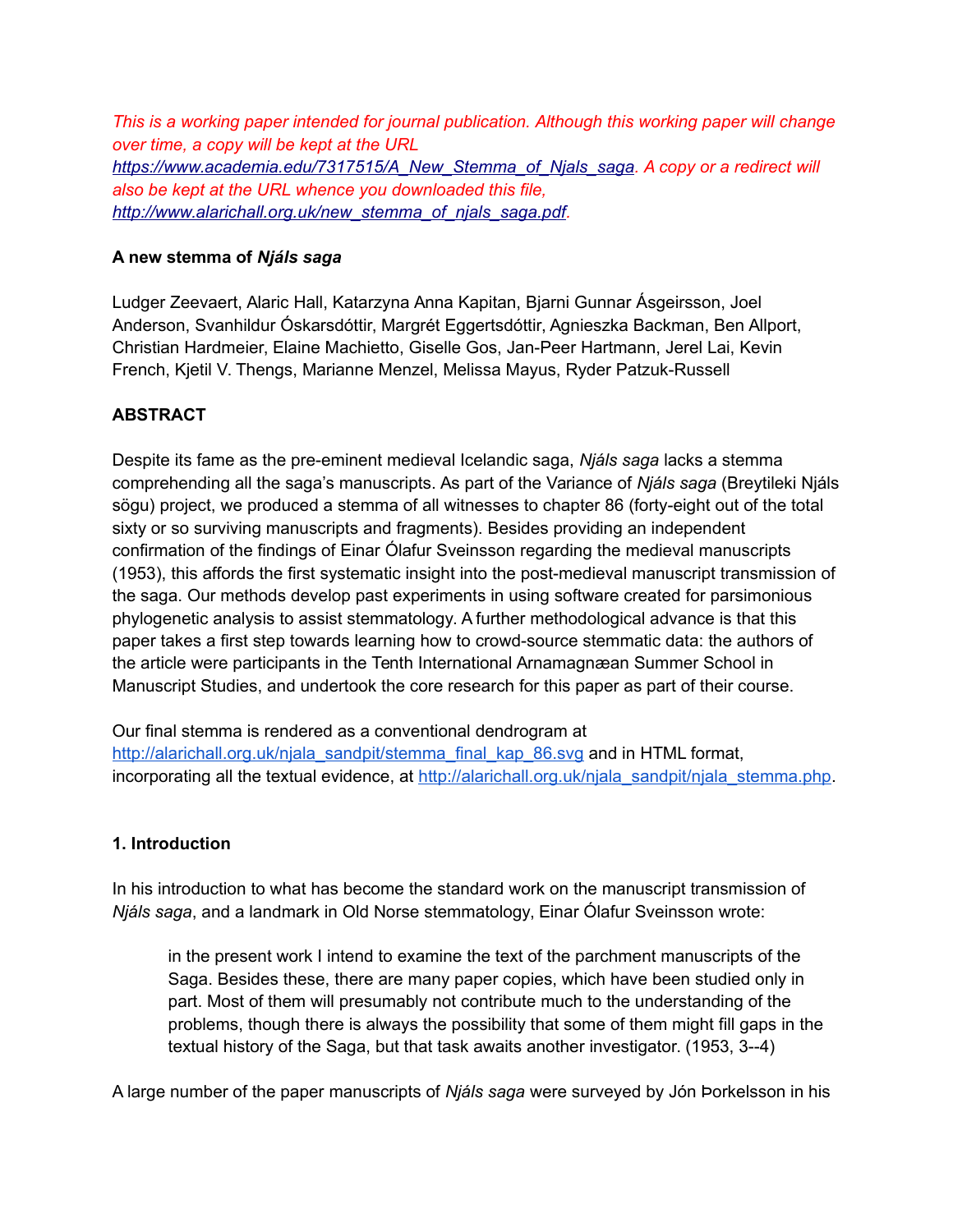contribution to the monumental 1875--89 edition of the saga by Konráð Gíslason and Eiríkur Jónsson, and Jón made some suggestions as to possible filiations, but other manuscripts have since come to light and Jón's filiations were not systematic. Although there has been some progress on manuscripts not addressed by Einar Ólafur (Slay 1960; Jón Helgason 1962, xi--xiv; Már Jónsson 1996; Arthur 2012a; Bjarni Gunnar Ásgeirsson 2013, 38--43), the paper manuscripts of *Njáls saga* have still not received a systematic survey. Einar Ólafur wrote rather dismissively of them, assuming that they could not help him much in his project of reconstructing the lost archetype of our *Njáls saga* manuscripts. Our findings show that he was right; but in recent years interest in the transmission of sagas, both during the Middle Ages and beyond, has been growing, and it is increasingly recognised that understanding manuscript transmission is an important route into understanding the history of Icelandic literary culture, the Icelandic language, early modern Scandinavian humanism, and a range of other issues besides (on *Njáls saga* see especially Jón Karl Helgason 1999; 2005; cf. Wawn 2005; Hall and Parsons 2013).

Einar Ólafur assumed that the examination of the paper manuscripts of *Njáls saga* would be the work of one investigator. We have, however, made this a collaborative endeavour as part of the Variance of *Njáls saga* (Breytileki Njáls sögu) project [\(http://njalssaga.wordpress.com/\)](http://njalssaga.wordpress.com/) and the Tenth International Arnamagnæan Summer School in Manuscript Studies (on which see Svanhildur Óskarsdóttir 2009), and this development of collaborative approaches to stemmatology is a significant aspect of this paper's methodological contribution.

# **2. Methods**

### *2.1. Crowdsourcing transcriptions*

A key innovation of this article is experimenting towards the crowdsourcing of transcriptions of medieval manuscripts. As the transcriptions were undertaken by students on the Tenth International Arnamagnæan Summer School in Manuscript Studies working under professional supervision, this is not crowdsourcing of the massively open kind pioneered by, for example, the Transcribe Bentham project [\(http://blogs.ucl.ac.uk/transcribe-bentham/\)](http://blogs.ucl.ac.uk/transcribe-bentham/); the phylogenetic sequencing game *Phylo* (Kawrykow et al. 2012); or, in an earlier mode, the American New Deal Historical Records Survey (e.g. Foster 1985, 46). Even so, collaboration between the Variance of *Njáls saga* team and students in this way points to more collaborative and open approaches to stemmatological studies than have hitherto been attempted.

The Arnamagnæan Summer School in Manuscript Studies was started in 2003 as a way to promote skills and interest in the study of Scandinavian manuscripts. Participants had all undertaken a basic-level summerschool previously, or had a similar level of experience, and undertook the research reported here as part of the section of the advanced class on manuscript variation and stemmatology. Participants were each given a digital facsimile of chapter 86 of a *Njáls saga* manuscript (using the chapter numbering of Einar Ól. Sveinsson 1954). We each transcribed our manuscript into a shared spreadsheet hosted by Google Docs. This allowed participants to contribute to a single spreadsheet in real time; the software proved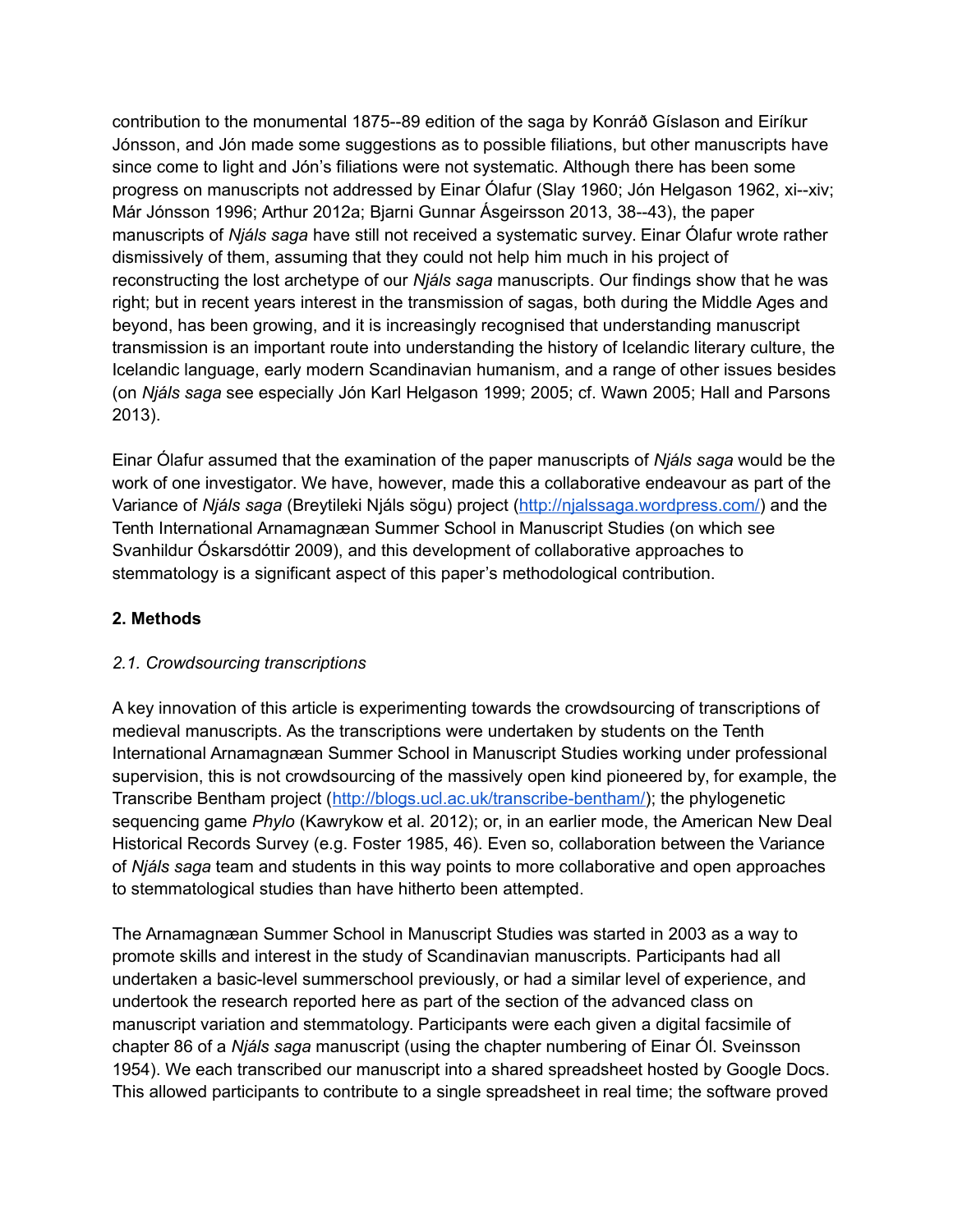robust in the face of the 15--20 participants working on it at any one time. As a guide both to reading the manuscripts and to entering correctly aligned text into the spreadsheet, the text of Einar Ólafur Sveinsson's 1954 edition of *Njáls saga* was provided, in Modern Icelandic spelling, along with the translation by Cook (2001), originally divided up with roughly one clause per column. The finalised version of this spreadsheet is available at

[http://alarichall.org.uk/njala\\_sandpit/final\\_spreadsheet.ods](http://alarichall.org.uk/njala_sandpit/final_spreadsheet.ods) and

[http://alarichall.org.uk/njala\\_sandpit/final\\_spreadsheet.pdf;](http://alarichall.org.uk/njala_sandpit/final_spreadsheet.pdf) this provides a clear illustration of our methods. Participants proved good at sharing technological and palaeographical expertise, and as transcribers with more experience and/or easier scripts added to the spreadsheet, their transcriptions provided helpful clues to participants who were proceeding more slowly. Participants worked at very different rates, but most were able to complete the transcription of chapter 86 in three hours. Participants then collaborated in selecting columns of the spreadsheet and numbering the different variants found within them, thus encoding the manuscript variation for analysis by the free-access programs Pars and Drawgram in the Phylip suite of phylogenetic analysis software (Felsenstein 2005; Felsenstein 1986--2008; cf. 1989), in line with the methods developed by Hall (Hall--Parsons 2013).

This stage of the research produced transcriptions and a Pars--Drawgram stemma of nineteen manuscripts. This took six hours of working time, spread over two days, or 120 person-hours. (This includes some inefficiencies caused by our experimentation with online collaborative methods: more experienced palaeographers, working in a more smoothly organised environment, would have proceeded quicker.) The investment of time and the major progress afforded by this intense work proved a good motivator to the lead authors of this article to undertake further work, thus speeding the completion of the project indirectly as well as directly. The initial nineteen transcriptions and numberings were, over the following months, checked, corrected, and abetted, primarily by Zeevaert (along with Hall, Bjarni Gunnar Ásgeirsson, and Kapitan), affording an almost complete corpus of transcriptions of chapter 86 of *Njáls saga*.

### *2.2. Sampling*

As Hall has discussed, there has been too little explicit study of how sampling is used in making stemmas (Hall--Parsons 2013, esp. section 2.2). In practice, few researchers consider all kinds of variants, all variants of their chosen kind, or even all manuscripts of their chosen text---but they also seldom offer transparent accounts of these processes of selection (for Einar Ól. Sveinsson's comments touching on this see 1953, 3--4, 15--17, 38--39). While eventually we might hope to analyse complete digital transcriptions of all *Njáls saga* manuscripts, as is steadily being done for, for example, the *Canterbury Tales* and the New Testament (cf. Robinson 2003; Parker 2012), this is still a far distant hope. To begin to assemble a stemma of all *Njáls saga* manuscripts, a series of rigorous and targeted studies are needed, which share and preserve underlying data in a way that enables later researchers to build on them.

As Einar Ólafur emphasised, the stemma of *Njáls saga* involves an unusually large number of manuscripts with multiple exemplars, no doubt partly because of the saga's great length and the consequent difficulty of borrowing a manuscript for long enough to copy it in its entirely, and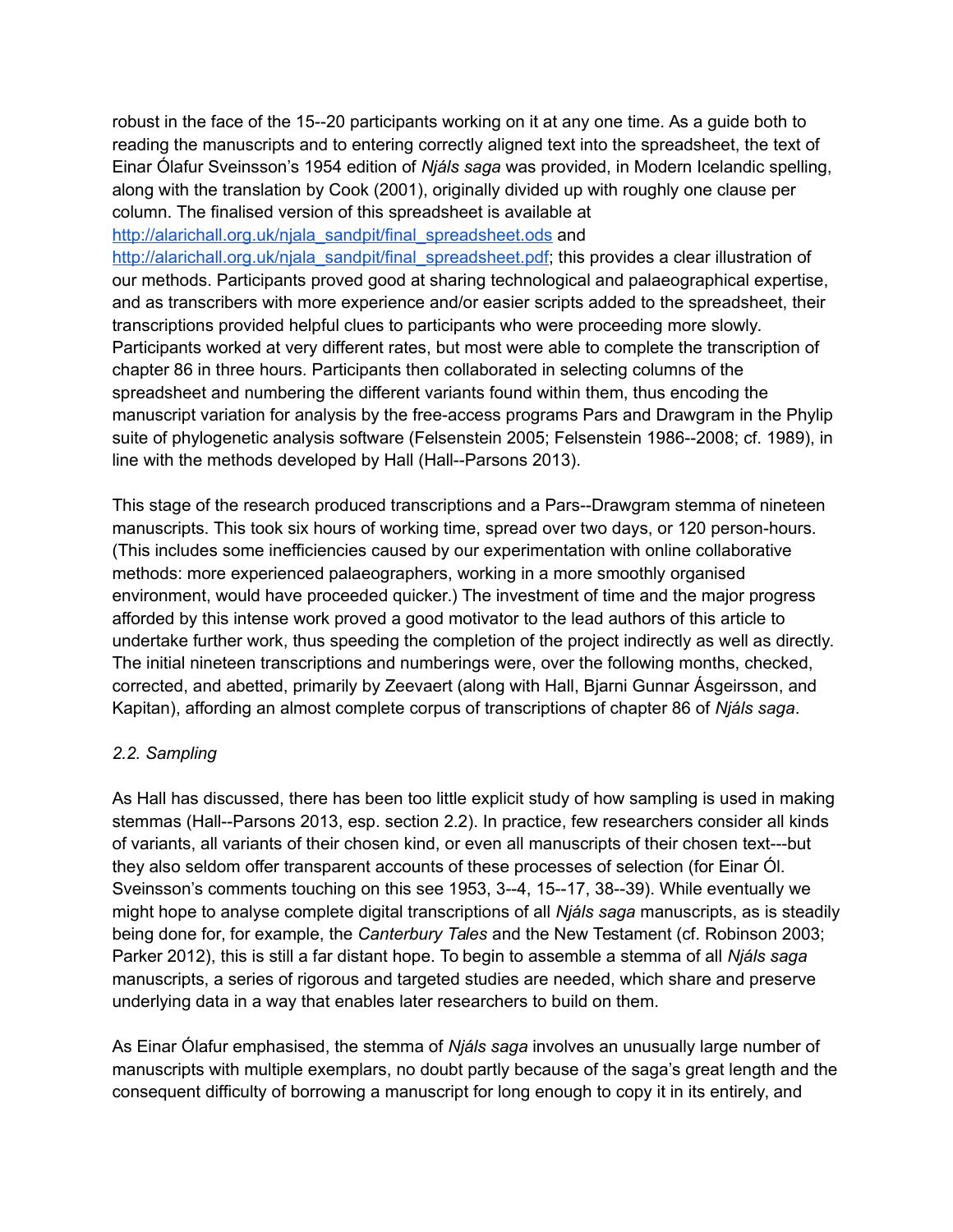partly because it was perceived as a historical text, encouraging early scholars to collate different manuscripts in search of the most truthful account (1953, 27--29, 38--39). Drawing a stemma is also complicated by the large number of fragmentary manuscripts: obviously fragments can only be filiated on the basis of sections of the saga to which they are witnesses, and there is no section of the saga to which all witnesses attest. These points can readily be appreciated by comparing the size of Einar Ólafur's full stemma of the saga (concise version at [http://alarichall.org.uk/njala\\_sandpit/stemma\\_EOS.svg](http://alarichall.org.uk/njala_sandpit/stemma_EOS.svg) and detailed version at [http://alarichall.org.uk/njala\\_sandpit/stemma\\_EOS\\_detailed.svg\)](http://alarichall.org.uk/njala_sandpit/stemma_EOS_detailed.svg) with the much smaller one produced by focusing only on his witnesses to chapter 86

[\(http://alarichall.org.uk/njala\\_sandpit/stemma\\_EOS\\_kap\\_86.svg\)](http://alarichall.org.uk/njala_sandpit/stemma_EOS_kap_86.svg). This article is, then, necessarily only one of what needs to be a series of studies. At times the confidence we have in its findings is limited because some manuscripts are too similar to one another for precise filiation, and future research extending the sample is necessary to resolve this. Meanwhile, many of the manuscripts analysed will have multiple exemplars, but only draw on one for chapter 86. Thus while our stemma of *Njáls saga* will not be wrong on this account, it will be incomplete. We chose chapter 86 because it was short enough for most students to transcribe it during the time available in the summer school and because it is witnessed by the early fourteenth-century fragment AM 162 B fol θ, a fragment which is important because of its close relationship with the lost but widely copied medieval manuscript \*Gullskinna (Már Jónsson 1996). The chapter is, in Einar Ólafur Sveinsson's edition, 392 words long, somewhat longer than the 317-word sample used by Hall and Parsons (2013, §30).

The following manuscripts and fragments do not include chapter 86 so are excluded from this article:

AM 162 B fol β (c. 1300) AM 162 B fol δ (c. 1300) AM 162 B fol ζ (c. 1325) AM 162 B fol γ (c. 1325) AM 162 B fol κ (c. 1350) GKS 2869 4to (c. 1400) AM 162 B fol ι (1400×1425) AM 162 B fol α (1400×1500) Lbs fragment 2, JS fragment 4, AM 921 I 4to, and Þjóðminjasafn I (1570×1630, all thought to derive from the same manuscript: Arthur 2012d) Þjóðminjasafn II (c. 1600) SÁM 33 (1700×1800) AM 576 a 4to (1660×1695)

We also omitted two manuscripts held outside Iceland for which we did not have access to facsimiles: Stockholm papp. fol 9 and Oslo, Universitets Bibliotek 372 4to. The former is an antiquarian copy made in Sweden by Jón Vígfússon for the Antikvitetskollegiet in 1684, which Jón Þorkelsson (1875--89, 759--60), on the basis of its incipits, thought was probably derived from Oddabók (AM 466 4to). The latter was described Jónas Kristjánsson (1967, 83 [no. 113])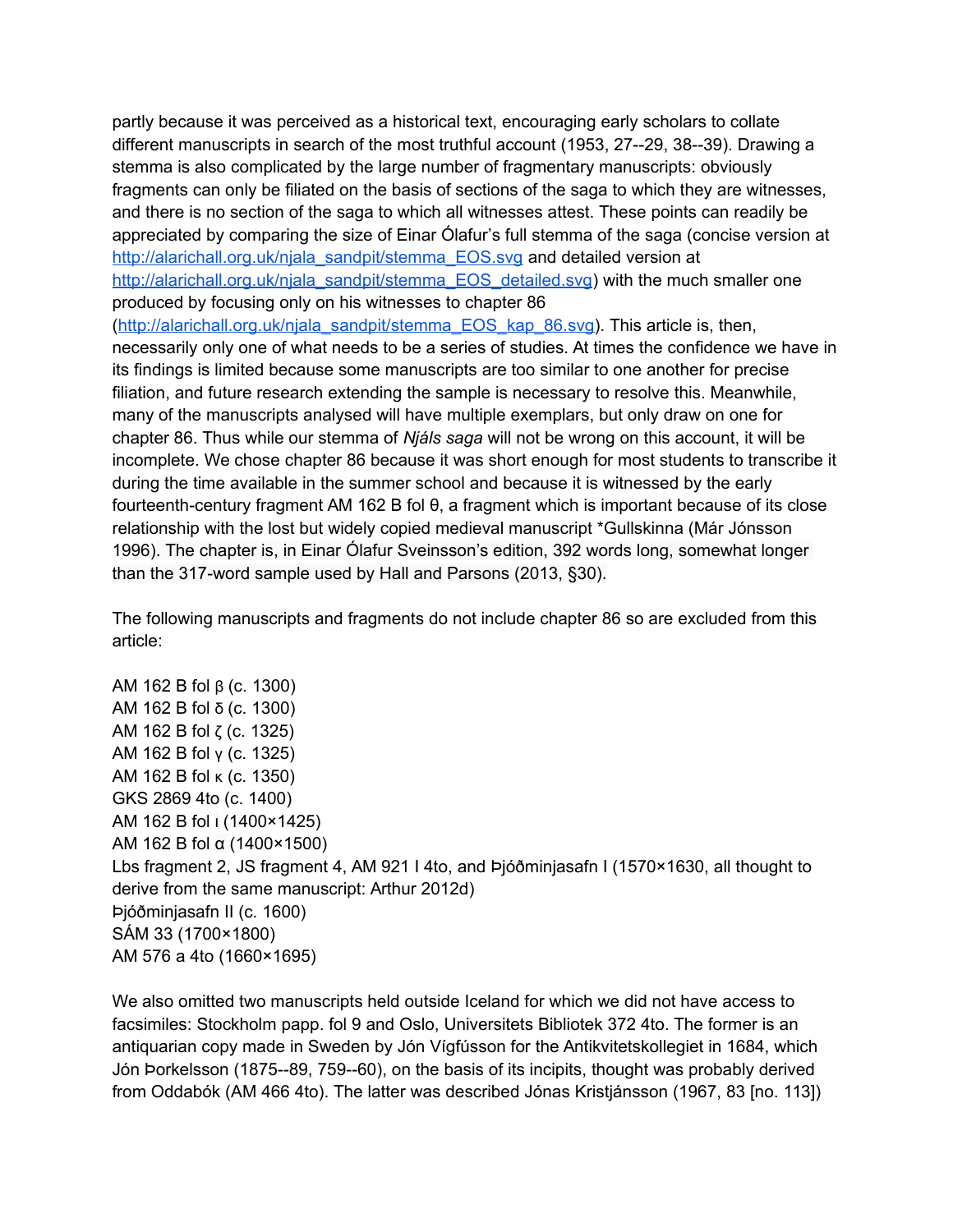as being a paper manuscript completed in 1772 by Engilbert Jónsson in Hítardalur. Jónas stated that UB 372 4to was copied from UB 313 4to, pointing out that Engilbert Jónsson was in 1772 deacon to the priest Vigfús Jónsson, the son of the priest Jón Halldórsson, the scribe of UB 313 4to. We have therefore included UB 372 4to as a child of UB 313 4to in our final manuscript on this basis. Our omission of these two manuscripts is unfortunate, though assuming Jónas was right in his filiation, we are still left with a complete picture of the manuscript transmission of *Njáls saga* chapter 86 in Iceland. Their omission does, however, indicate a useful feature of our methodology, which is that with the transparent publication of our data, it will be easy for future researchers to check the conclusions of Jón Þorkelsson and Jónas Kristjánsson and fit these manuscripts into their proper place in the stemma.

Finally, we omitted as being outside our scope the eighteenth-century Swedish translation in Stockholm fol 93 papp. (on which see Jón Karl Helgason 1999, 26) and the summary in AM 576 a 4to (1660×95). However, we did include the first printed edition of the saga, published by Ólafur Ólafsson in Copenhagen (Olavius 1772), as well as the 1776 reprint, on the expectation (which proved correct) that these would be necessary to understand the manuscript tradition.

Within our sample of chapter 86, we captured all lexical and morphological data. We did not attempt to capture orthographic data, which is in keeping with convention in Old Norse stemmatology, though it might nonetheless have deprived us of relevant evidence: thus Jón Helgason (1962, xiii), for example, found spelling variation in the preposition *úr* to be indicative in the filiation of different sections of Reykjabók (AM 468 4to). Accordingly, students were asked to transcribe their manuscripts into normalised Modern Icelandic spelling. Many were not confident enough in their language skills to do this, however, and produced semi-diplomatic transcriptions, which were later normalised by Hall and Zeevaert. Variation in the transcriptions posed no difficulty for the research because Pars requires manual encoding of variants, but other approaches to transcription might have been more appropriate (cf. Zeevaert forthcoming).

### **3. Results**

Running our data through Pars and turning the output into a consensus tree using Drawgram, we get the stemma at [http://alarichall.org.uk/njala\\_sandpit/plotfile.png.](http://alarichall.org.uk/njala_sandpit/plotfile.png) The version of the stemma presented here uses the final form of the spreadsheet, which benefited from the correction of numerous errors during later analysis, so in practice earlier Pars–Drawgram stemmas were somewhat different from this one. Unrooted stemmas, produced using Drawtree, were also used in the early stages to avoid prejudging the rooting of the stemma.

It will be immediately obvious that most of the post-medieval manuscripts form one group, a branch little evidenced in medieval manuscripts. These manuscripts are known to be related to a lost medieval manuscript which seems to have been owned by Brynjólfyr Sveinsson (1605-- 75), bishop of Skálholt. We discuss this manuscript, which he called Gullskinna, in section 3.4 below. As described in section 3.1, we proceeded to refine the Pars–Drawgram stemma with human analysis. The rest of this section focuses on comparisons between our findings and previous work by other scholars. It might be useful during the following discussion to refer to our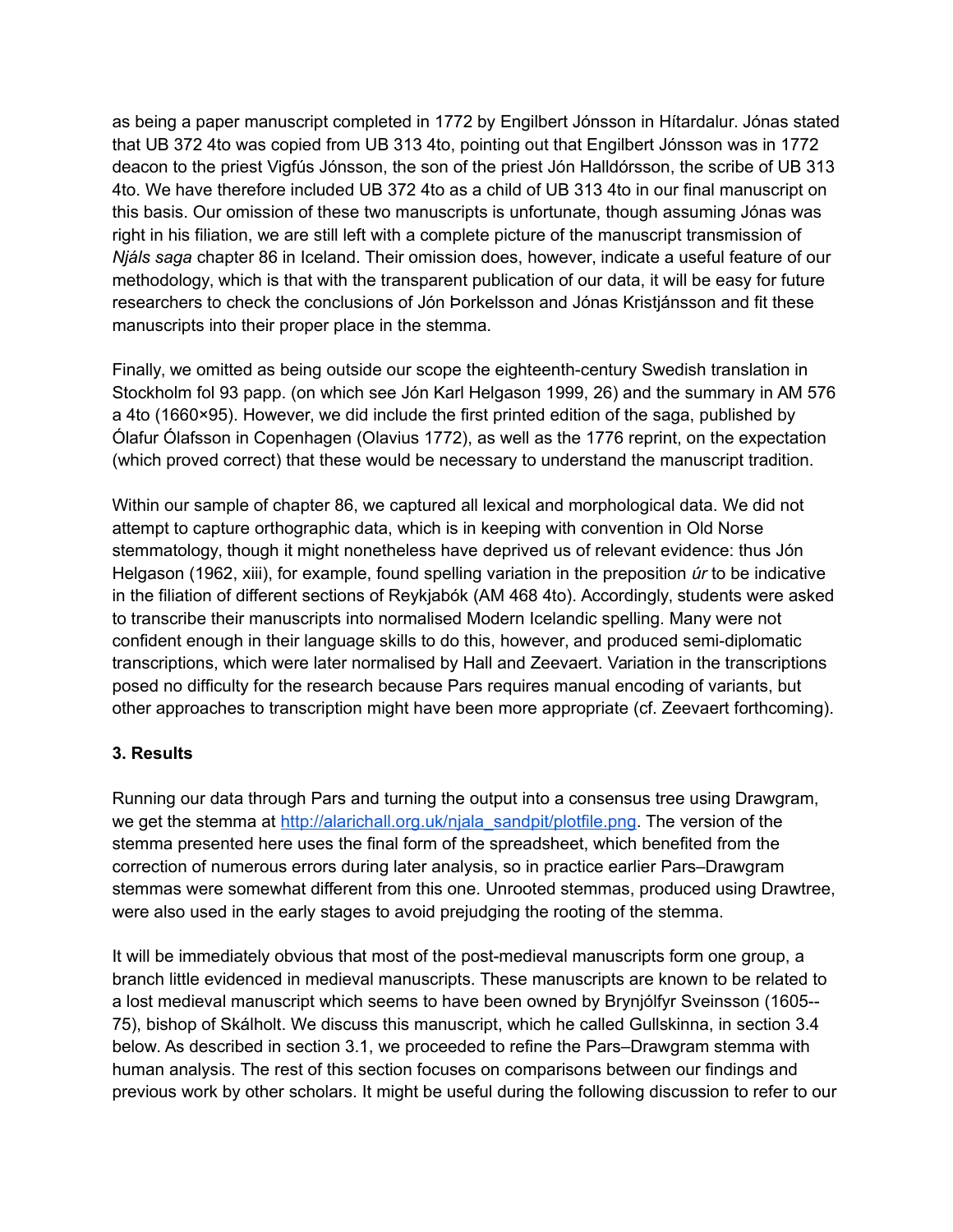final stemma, rendered as a conventional dendrogram at

[http://alarichall.org.uk/njala\\_sandpit/stemma\\_final\\_kap\\_86.svg](http://alarichall.org.uk/njala_sandpit/stemma_final_kap_86.svg) and in HTML format, incorporating all the textual evidence, at [http://alarichall.org.uk/njala\\_sandpit/njala\\_stemma.php.](http://alarichall.org.uk/njala_sandpit/njala_stemma.php)

### *3.1. Comparison of our stemma with Einar Ólafur Sveinsson's*

Here is Einar Ólafur's stemma of the vellum manuscripts and fragments, adapted to represent only the relationships at chapter 86:



[http://alarichall.org.uk/njala\\_sandpit/stemma\\_EOS\\_kap\\_86.dot](http://alarichall.org.uk/njala_sandpit/stemma_EOS_kap_86.dot) [http://alarichall.org.uk/njala\\_sandpit/stemma\\_EOS\\_kap\\_86.svg](http://alarichall.org.uk/njala_sandpit/stemma_EOS_kap_86.svg)

Running our transcriptions of only these manuscripts through a Pars–Drawgram analysis produces this stemma (here rooted to provide the closest fit with Einar Ólafur's for ease of comparison):



[http://alarichall.org.uk/njala\\_sandpit/stemma\\_pars\\_kap\\_86\\_for\\_comparison\\_with\\_EOS.dot](http://alarichall.org.uk/njala_sandpit/stemma_pars_kap_86_for_comparison_with_EOS.dot) [http://alarichall.org.uk/njala\\_sandpit/stemma\\_pars\\_kap\\_86\\_for\\_comparison\\_with\\_EOS.svg](http://alarichall.org.uk/njala_sandpit/stemma_pars_kap_86_for_comparison_with_EOS.svg)

We compared this Pars–Drawgram stemma with Einar Ólafur's using the method established by Roos and Heikkilä (2009, 420–21), implemented using Roos's program [Rankdistance.](http://www.cs.helsinki.fi/u/ttonteri/casc/rankdistance.c) (For this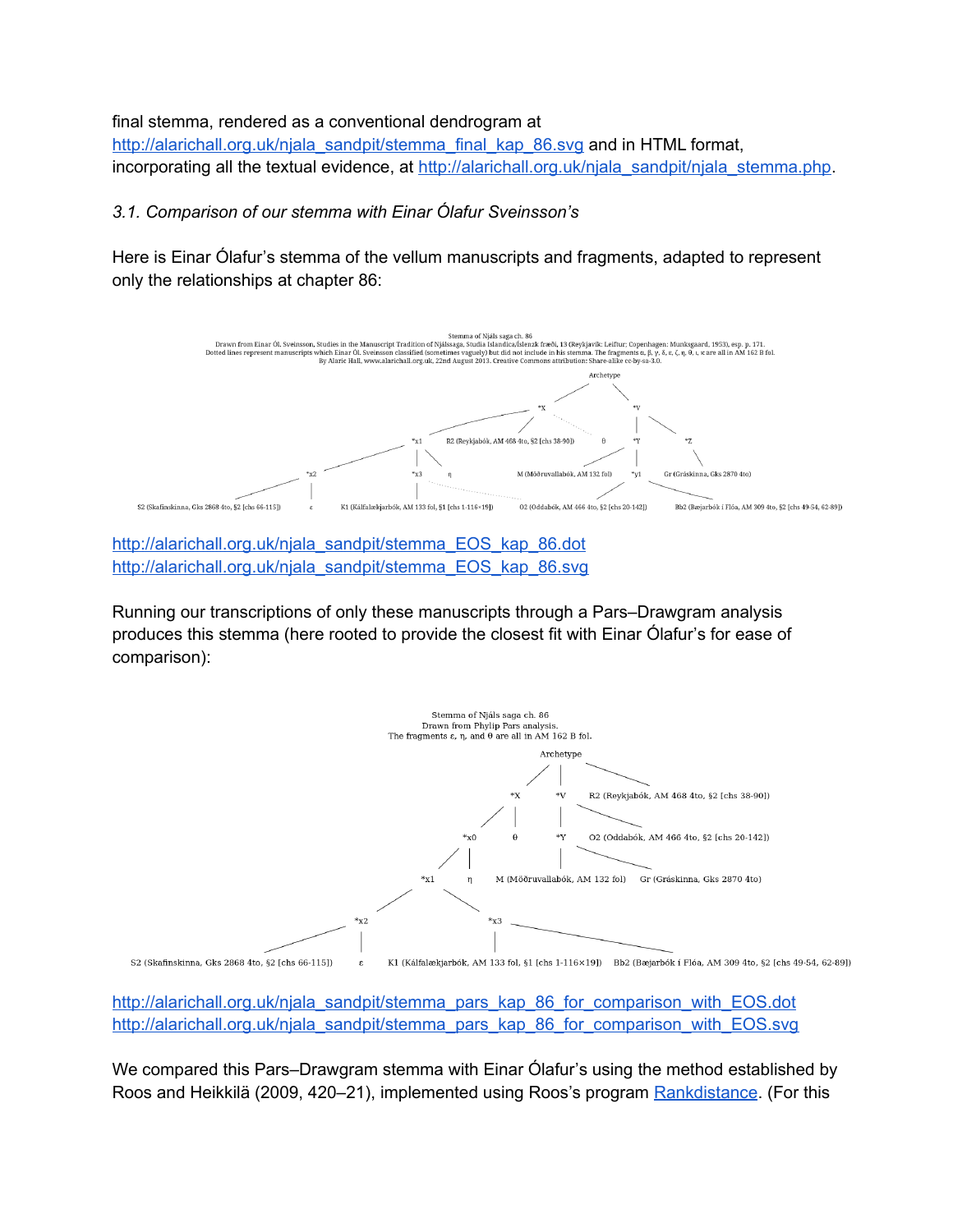analysis, we removed manuscript \*Z from Einar Ólafur's stemma, as its existence is inferred from manuscripts which do not contain chapter 86, filiating Gráskinna as a direct descendant of \*V.) The Pars stemma scored a very respectable 78.5% similarity (compare the scores gained using phylogenetic software by Roos and Heikkilä 2009, 422 Table 3; Hall and Parsons 2013, §§33–35), providing mutually supportive evidence for the validity of Einar Ólafur's methods and for our implementation of Pars and Drawgram. The main difference between the stemmas lies in the detail of how many lost manuscripts are reconstructed, with Pars inferring more for the \*X branch and fewer for the \*Y branch. This is partly because of one substantial difference: Pars's filiation of Bæjarbók as a descendant of \*x3 rather than a \*Y-manuscript. This is consistent with Einar Ólafur's filiation of chapters 38–42 and 118–20 of this manuscript (Bb1 and Bb3 in his system of sigla), but not with his filiation of chapters 49–54 and 62–89 (Bb2), which he saw as descendants of \*y1 (though he did notice 'some correspondences' with \*x3 in chapter 82). As a glance at the texts in our [html stemma](http://alarichall.org.uk/njala_sandpit/njala_stemma.php) will show, Pars is surely right here, and we must reckon on a slightly more complex relationship between Bæjarbók and its two exemplars than Einar Ólafur realised. This could be the subject of future targeted research.

Using the Pars–Drawgram stemma rather than Einar Ólafur's as a starting point, we then analysed the relationships of all the manuscripts ourselves, checking Pars's analysis (this was primarily undertaken by Hall). We asked whether manuscripts which Pars identifies as close relatives separated by lost manuscripts (represented on the Pars--Drawgram stemma as unlabelled nodes) could rather have a parent--child relationship. This process seeks to increase the parsimony of the stemma by removing unneccesary nodes. Then, starting from the ends of branches, lost common ancestors of chapter 86 were reconstructed, with recursive checking as more reconstructions were completed (the outcome being presented in html format at [http://alarichall.org.uk/njala\\_sandpit/njala\\_stemma.php](http://alarichall.org.uk/njala_sandpit/njala_stemma.php) and as a conventional dendrogram at [http://alarichall.org.uk/njala\\_sandpit/stemma\\_final\\_kap\\_86.svg\)](http://alarichall.org.uk/njala_sandpit/stemma_final_kap_86.svg). We attended particularly to qualitative evidence not available to Pars: the significance of omissions and additions, the dates of manuscripts, and the likelihood of common innovation and reticulation, and the possibility that readings marked as different in our encoding of the data for Pars might nonetheless show distinctive similarities suggesting a common origin. Our reasoning is shown through the html [stemma.](http://alarichall.org.uk/njala_sandpit/njala_stemma.php) Apart from the transference of Bæjarbók from the \*y1 branch to the \*x3 branch, our revision of the Pars–Drawgram stemma agrees with Einar Ólafur's, verifying his work and emphasising that while useful, our Pars–Drawgram method can be improved through human analysis of the data. Since chapter 86 is short, and the number of variants distinguishing different manuscripts sometimes small, it was not self-evident that it would be possible reliably to create a stemma from chapter 86 alone. However, the close comparison with the results of Einar Ólafur's more extensive sampling is encouraging, suggesting that close analysis of small samples can be a powerful method in stemmatic study.

# *3.2 Ólafur Ólafsson's Copenhagen edition of 1772*

The first printed edition of *Njáls saga* came out in 1772, and was based primarily on Reykjabók (AM 468 4to) with reference to Kálfalækjarbók (AM 133 fol) and, to a lesser extent (at least in chapter 86), Möðruvallabók (AM 132 fol) (Olavius 1772, prologue). We included it in our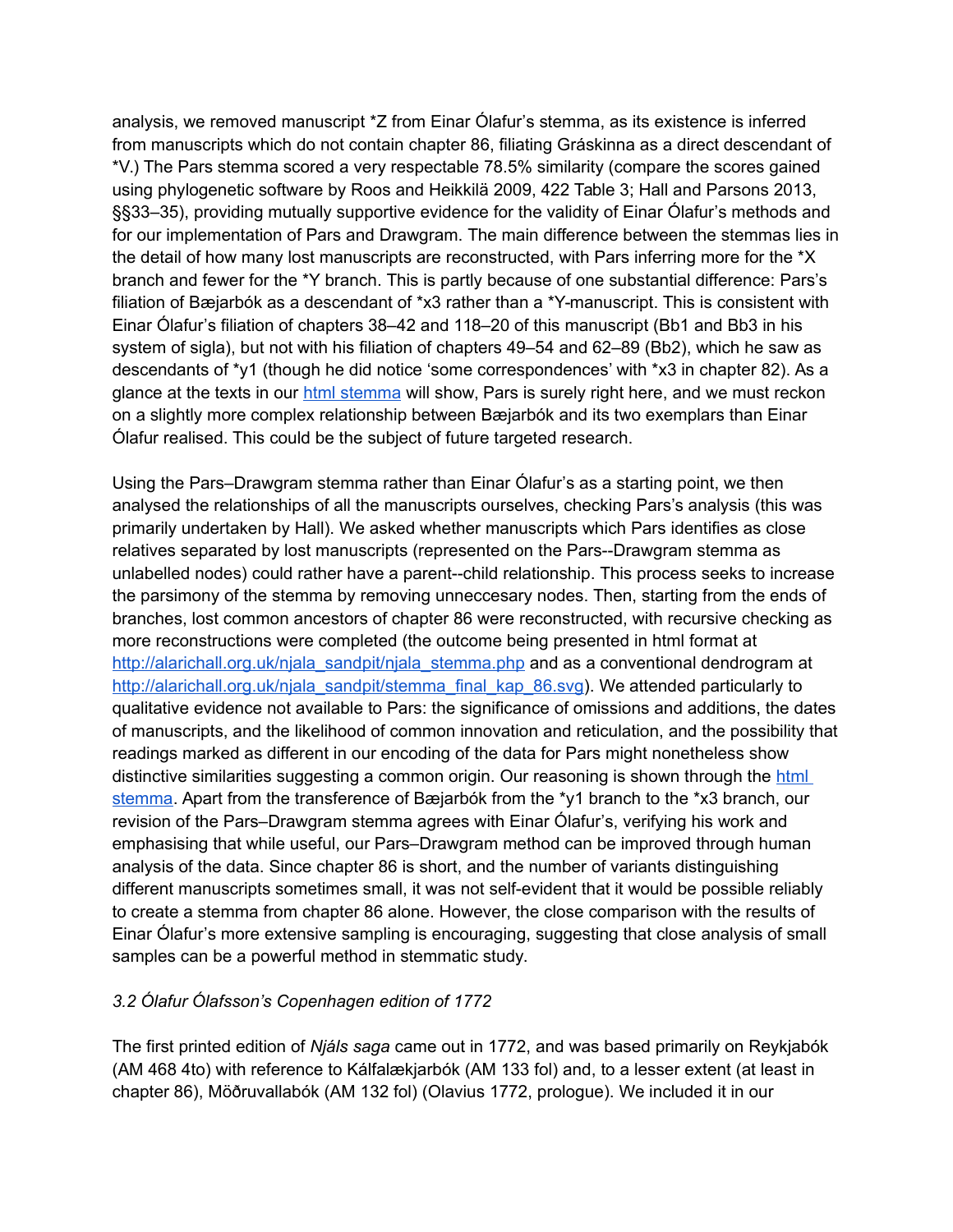stemmatic analysis partly to detect whether any manuscripts were copied from the edition, but also as a test of our methodologies: in theory, we should have detected that the text was a conflation of these manuscripts. Pars situated Ólafur's edition as a more innovative close relative of Reykjabók, slightly more closely related to Kálfalækjarbók than Reykjabók. Given that Pars is not set up to cope with conflation, this is pretty much as good a result as might be hoped. Hall's analysis found the edition putatively to be a conservatively copied descendant of \*x3, the parent of Kálfalækjarbók and niece of Reykjabók, and identified no influence from other sources, assuming that the one reading shared only with Möðruvallabók and its relatives (column AO on the spreadsheet) represented common innovation (as is presumably actually the case in column X, which shares a reading found in none of Ólafur's stated sources but in a number of other manuscripts). This result is, of course, factually wrong, and emphasises that parsimonious stemmatic methods do not necessarily produce the correct result---only the most likely result given certain starting assumptions. But it is also close to the truth, indicating that while it is easy to misinterpret conflations of relatively closely related manuscripts, the results are still fairly close to the truth.

And indeed the 1772 edition was integrated into the manuscript tradition: it seems to have been copied by the scribes of Lbs 747 fol, Guðlaugur Magnússon and Guðmundur Magnússon. Their version shows a rather different conception of the geography of the Njálssynir's foreign exploits from the other manuscripts: the northern Scottish region of Ross (Rós) becomes the homelier Hrossey ('Horse-isle') and rather than travelling *norður* ('north') from there to Norway, they travel there *norðan* ('from the north'). The 1772 edition was also used by a later annotator of Lbs 437 4to to replace the chapter numbering of the manuscript with new numbering and chapter titles.

# *3.3. Manuscripts descended from surviving medieval manuscripts*

Pars–Drawgram was not perfect in its filiation of post-medieval manuscripts with surviving medieval ones, for example finding the fourteenth-century Kálfalækjarbók (AM 133 fol) to be more innovative than the 1697 AM 464 4to, which is known on external evidence actually to be a copy of Kálfarlækjabók (Jón Þorkelsson 1875--89, 674--75). But its clustering of manuscripts was convincing and helpful (cf. Hall and Parsons 2013, section 2.4). In a few cases, the small size of our sample made it impossible to filiate manuscripts precisely because their texts were identical: this is the case for the medieval Reykjabók (AM 468 4to) and what must be identical copies thereof, AM 467 4to and Landakotsbók.

A few of the copies of these manuscripts include notes as to their exemplars, so after undertaking our own analysis, we checked discussion in the secondary literature. In most cases, our agreement or disagreement with existing claims is straightforward, and these instances are listed in the following table. Unless noted, the source for quotations and facts below is the online catalogue of Icelandic manuscripts, handrit.is:

| call no    | filiation according to secondary literature                      |   |
|------------|------------------------------------------------------------------|---|
| AM 467 4to | Reckoned to be copied from Reykjabók (AM 468 4to) (cf. Einar Ól. | γ |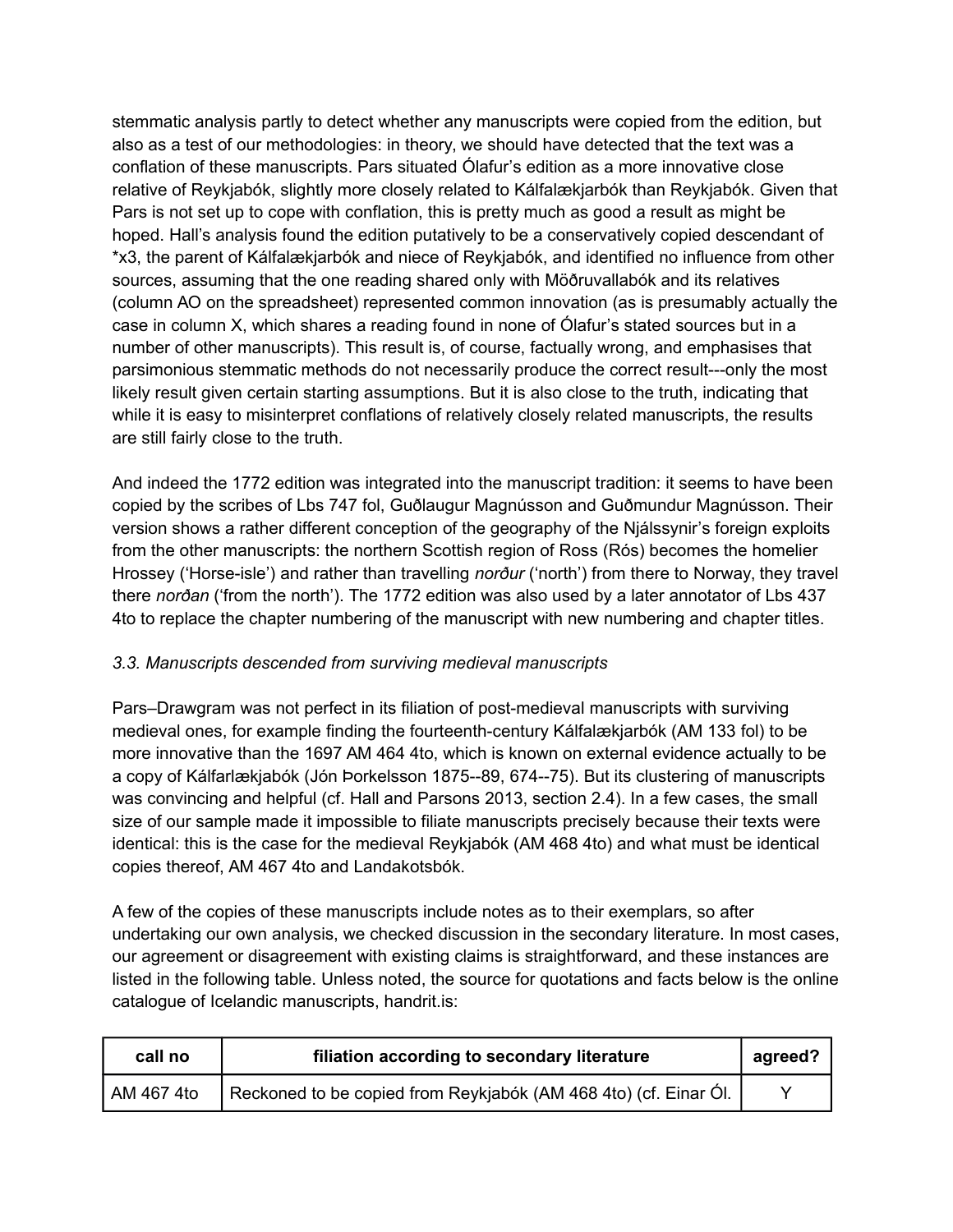|                                | Sveinsson 1953, 6).                                                                                                                                                                                                                                                                                                                            |              |
|--------------------------------|------------------------------------------------------------------------------------------------------------------------------------------------------------------------------------------------------------------------------------------------------------------------------------------------------------------------------------------------|--------------|
| ÍB 421 4to                     | Reckoned to be a copy by Árni Magnússon's brother Jón of<br>Reykjabók (AM 468 4to) (cf. Einar Ól. Sveinsson 1953, 6). This is<br>consistent with our data, but we could not disprove the possibility<br>that IB 421 4to was copied from the earlier manuscript identical to<br>Reykjabók, AM 467 4to.                                          | (Y)          |
| AM 135 fol                     | A manuscript made between 1690 and 1697 in Norway for the<br>eminent saga-scholar Þormóður Torfason (1636--1719) by Ásgeir<br>Jónsson. It was viewed by Árni Magnússon as a copy of<br>Gráskinna (GKS 2870 4to). Jón Þorkelsson agreed but added that<br>parts were from another manuscript, which he did not identify<br>(1875--89, 720--21). | (Y)          |
|                                | We found the second half of chapter 86 indeed to be from<br>Gráskinna, and the exemplar for the first half to have been<br>Skafinskinna (GKS 2868 4to).                                                                                                                                                                                        |              |
| <b>Hofsbók</b><br>(AM 134 fol) | Reckoned at handrit.is to be a copy of a vellum manuscript,<br>'mögulega Gráskinnu, GKS 2870 4to' ('possibly Gráskinna').<br>Meanwhile, Jón Þorkelsson thought Hofsbók was an indirect copy<br>of *Gullskinna, with marginal corrections from *Gullskinna itself<br>and from Gráskinna (1875--89, 719--20).                                    | N            |
|                                | Neither claim can be true for chapter 86, which is a copy of AM<br>309 4to (Bæjarbók), though there is indeed one marginal collation<br>with *Gullskinna. Further research would show whether other<br>parts of the manuscript are indeed drawn from *Gullskinna.                                                                              |              |
| Hvammsbók<br>(AM 470 4to)      | Reckoned to contain corrections from Kálfalækjarbók (AM 133 fol)<br>(cf. Einar Ól. Sveinsson 1953, 7).                                                                                                                                                                                                                                         | Y            |
| AM 464 4to                     | Recorded by Árni Magnússon to have been copied from<br>Kálfalækjarbók (AM 133 fol) (cf. Einar Ól. Sveinsson 1953, 7).<br>(Gaps were apparently filled from AM 137 fol and other readings<br>recorded from other manuscripts, including Hvammsbók (AM 470<br>4to), but we did not detect these in chapter 86.)                                  | Y            |
| Thott 984 fol<br>Ш             | Jón Þorkelsson thought that this was a direct copy of Oddabók<br>(AM 466 4to) (1875--89, 746). This cannot be true for this chapter,<br>which is of the *Gullskinna class.                                                                                                                                                                     | $\mathsf{N}$ |

For the most part, then, our findings supported previous inferences. We believe, however, that in a few cases we have been able to refine or correct previous claims.

There has also been some research into the descendants of Oddabók (AM 466 4to). These include a late vellum manuscript, GKS 1003 fol, not studied by Einar Ólafur, who simply said that it must 'belong to the paper manuscripts of the Saga and ought to be studied with these', (1953, 14). The research was undertaken by Desmond Slay and Ólafur Halldórsson, which Slay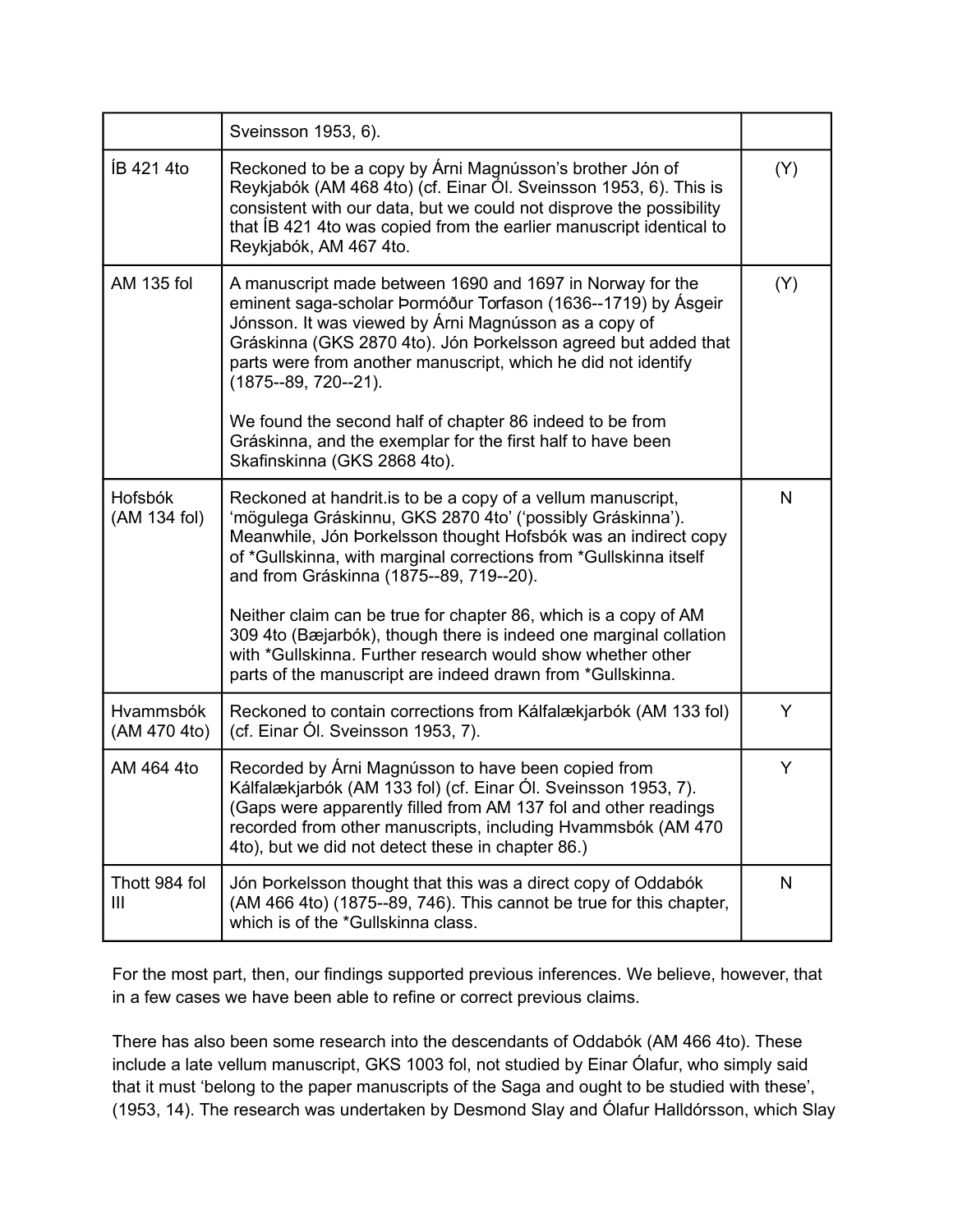reported without examples (1960, 147--48; some examples are, however, provided by Arthur 2012a, 4--5). They suggested this stemma:



[http://alarichall.org.uk/njala\\_sandpit/stemma\\_y1.svg](http://alarichall.org.uk/njala_sandpit/stemma_y1.svg)

Obviously these stemmas are similar, and our agreement that Ferjubók (AM 163 d fol) derives from Melanesbók (AM 396 fol) is noteworthy in view of Arthur's equivocation over which of the two is the parent and which the child (2012a, 5). But we concluded that GKS 1003 fol and Melanesbók shared conservative readings not present in Oddabók, and so could not be copies of it, and also had individual conservative readings, and so could not be copies of one another. Here are the key readings, with the column numberings from our core spreadsheet; we exclude Ferjubók because in all cases its text is identical to its exemplar, but for comparison we include Oddabók's closest (but generally more conservative) relative, Möðruvallabók, and two other good representatives of the archetype of *Njáls saga*, Reykjabók and Gráskinna, marking cells with common readings in the same colour:

| Snre<br>column<br>sneer o |  | <b></b> | _<br>DП | __ |  |
|---------------------------|--|---------|---------|----|--|
|---------------------------|--|---------|---------|----|--|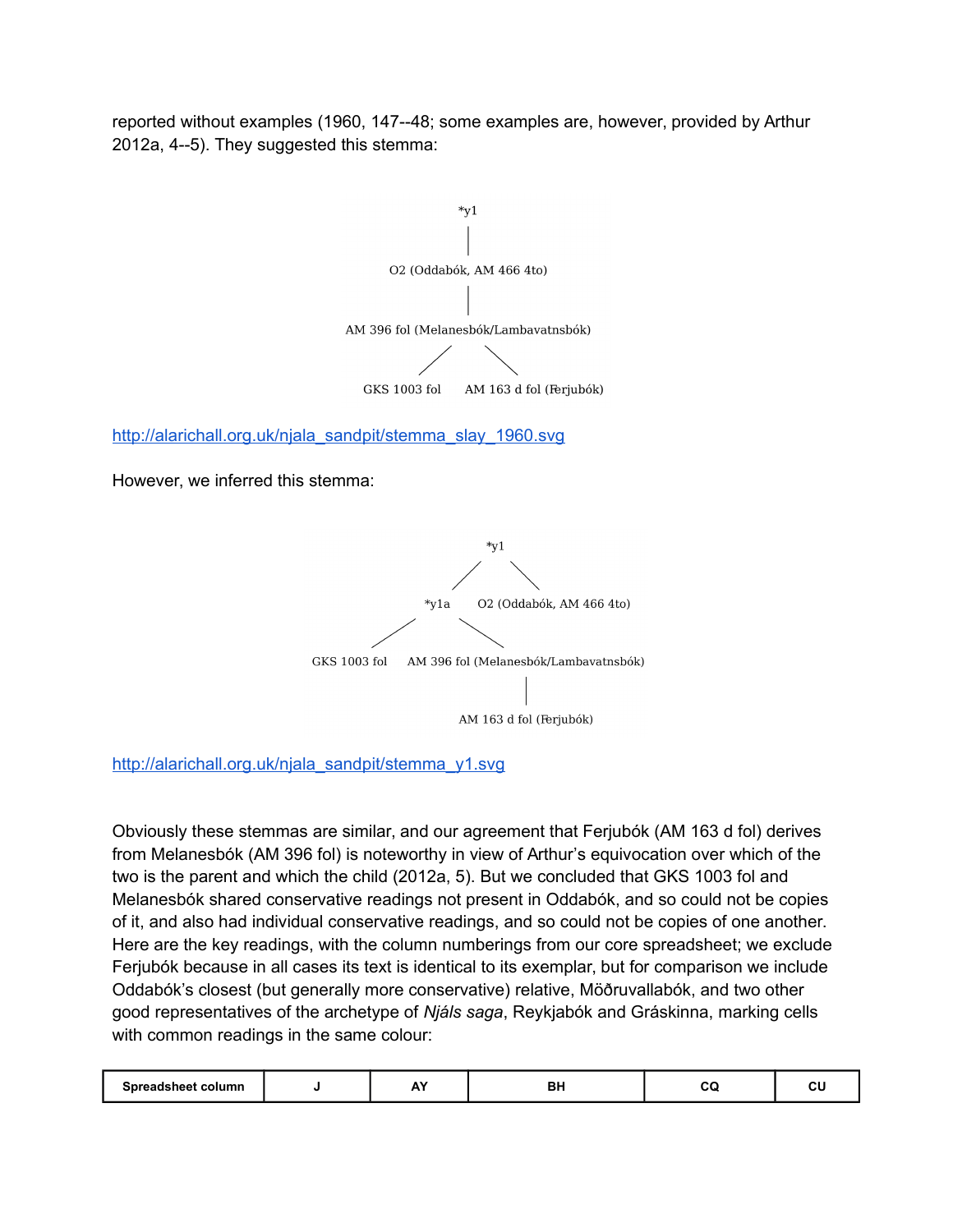| AM 468 4to<br>(Reykjabók): X-class        | Síðan fór jarl           | verður þá þó | Kári skaut aftur spjótinu og í<br>gegnum jarlinn          | og fóru við það aftur | um veturinn               |
|-------------------------------------------|--------------------------|--------------|-----------------------------------------------------------|-----------------------|---------------------------|
| GKS 2870 4to<br>(Gráskinna): Z-class      | Síðan fór jarl           | varð bá      | Kári skaut aftur spjótinu og í<br>gegnum jarlinn          | og fara við það aftur | um veturinn               |
| AM 132 fol<br>(Möðruvallabók): Y-class    | $[]$ arl                 | verður þá þó | Kári skaut aftur spjótinu og í<br>gegnum jarlinn          | fóru við það aftur    | um veturinn               |
| AM 466 4to (Oddabók)                      | <b>Siglurdr</b> jarl for | verður bá    | Kári skaut aftur spjótinu og í<br>gegnum jarlinn          | fóru við það aftur    | um sumarið<br>og veturinn |
| AM 396 fol (Melanesbók/<br>Lambavatnsbók) | Sigurður fór             | verður bá    | en hann henti á lofti og sendi<br>aftur og í gegnum jarl. | og fóru við það aftur | um sumarið<br>og veturinn |
| GKS 1003 fol                              | Sigurður jarl fór        | verður bá bó | en hann henti á lofti og skaut<br>aftur og í gegnum jarl  | og héldu svo aftur    | um veturinn               |

Thus in column CQ, Melanesbók seems to have a more conservative reading than Oddabók, and although GKS 1003 fol's reading here is unique, it is more similar to Melanesbók than to Oddabók. This implies that Melanesbók and GKS 1003 fol are not direct descendants of Oddabók, but rather of Oddabók's putative lost exemplar (labelled by Einar Ólafur Sveinsson as \*y1). Meanwhile, GKS 1003 fol is more similar to Oddabók than Melanesbók in column J and although its reading in column BH is unique it is, in using the verb *skaut*, more similar to Oddabók than to Melanesbók. This implies that it is not a copy of Melanesbók and that both must be children of a lost parent.

However, these relationships are contradicted by columns AY and CU (where Oddabók and Melanesbók agree against GKS 1003 fol), and CQ where Oddabók agrees with Möðruvallabók. Unless we profoundly change the stemma supported by the vast majority of readings, some of these correspondences can only be explained by two scribes independently making common innovations somewhere in the tradition represented in the table (or by a scribe referring to multiple exemplars, though their choices of collations would be odd ones if so). Given that both stemmas must involve similar amounts of independent common innovation, the more economical is that of Slay and Ólafur Halldórsson, because it infers fewer lost manuscripts. Thus the relatively innovative GKS 1003 fol coincidentally contains some readings which happen to be the same as Oddabók (in the case of columns J and BH) or other manuscripts (in the case of column CU). That we did not come to this conclusion ourselves is our error. A larger sample, helping to make the overall trends clearer, would have reduced the chances of this happening.

These manuscripts have been the subject of relatively intensive study, to which our new research can contribute by situating the stemma-branch established by Slay in a wider context. We begin by summarising the state of knowledge about these manuscripts before building on this with our new findings; the following excerpt from our stemma and map likewise summarise this information.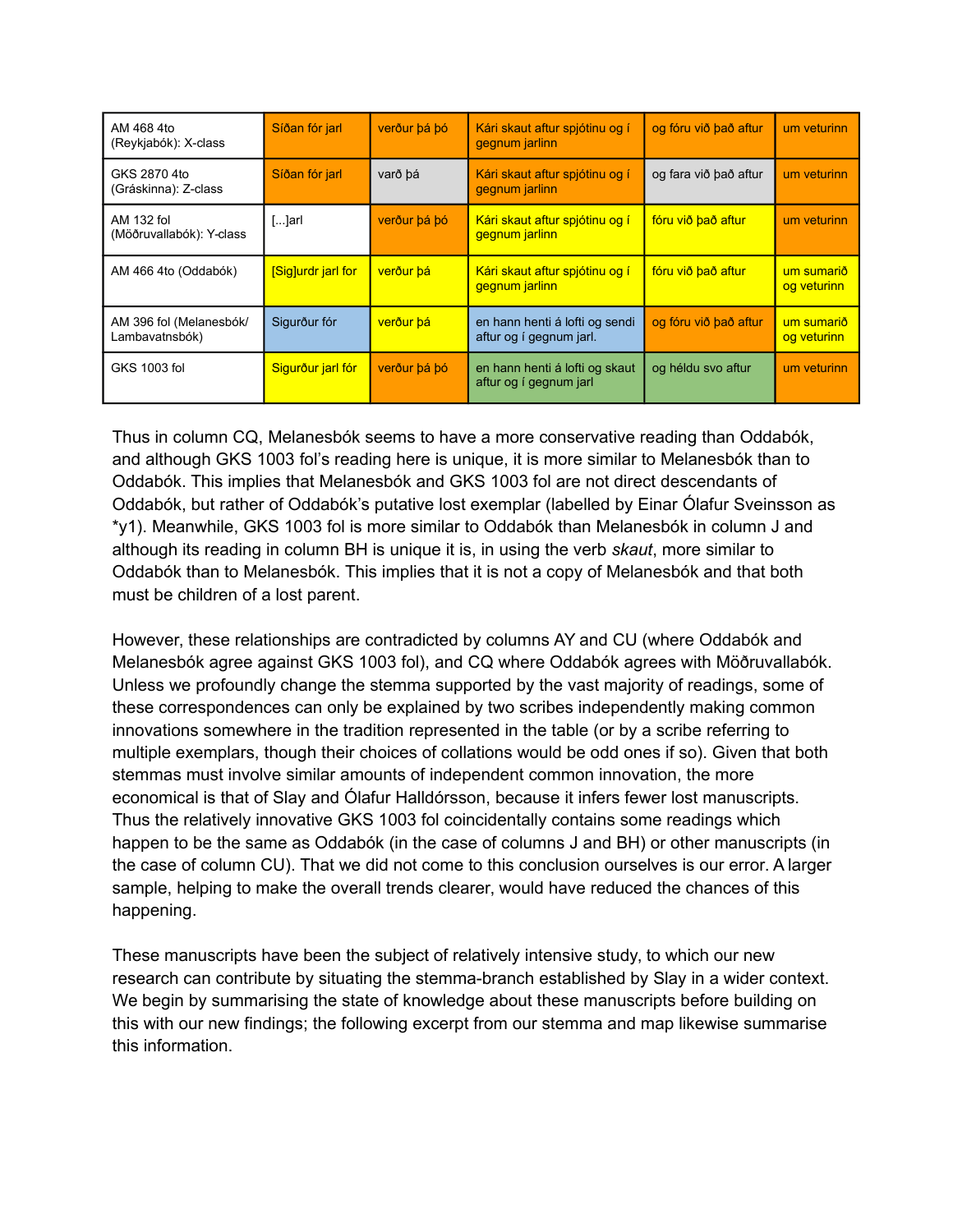Excerpt from stemma of Njáls saga ch. 86. Dotted lines indicate later additions.



[http://alarichall.org.uk/njala\\_sandpit/stemma\\_excerpt.svg](http://alarichall.org.uk/njala_sandpit/stemma_excerpt.svg)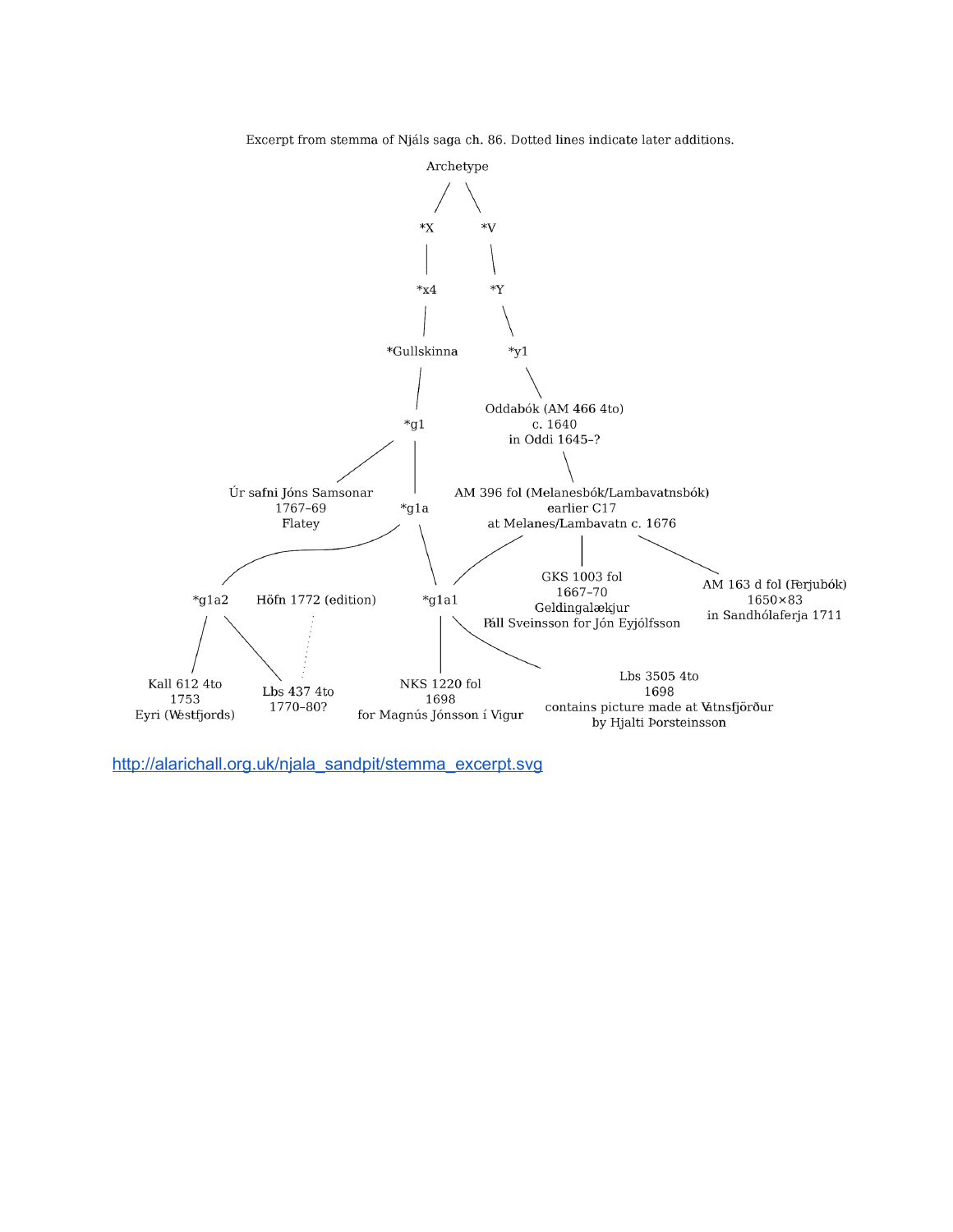

[http://alarichall.org.uk/njala\\_sandpit/njala\\_MSS.kmz](http://alarichall.org.uk/njala_sandpit/njala_MSS.kmz)

We do not know where Oddabók was originally copied, but in 1645 Þorleifur Jónsson (1619-- 90), a member of the powerful Svalbarð family, brought it southwards with him when he became schoolmaster at one of the pre-eminent churches in Iceland, Oddi (63.777205,-20.386548), in the midst of the region where most of *Njáls saga* is set. Þorleifur later became priest at Oddi from 1651 to his death. He must have passed the manuscript on to his son, Björn Þorleifsson (1663--1710), who was himself priest at Oddi, at first as assistant to his father, from 1687 until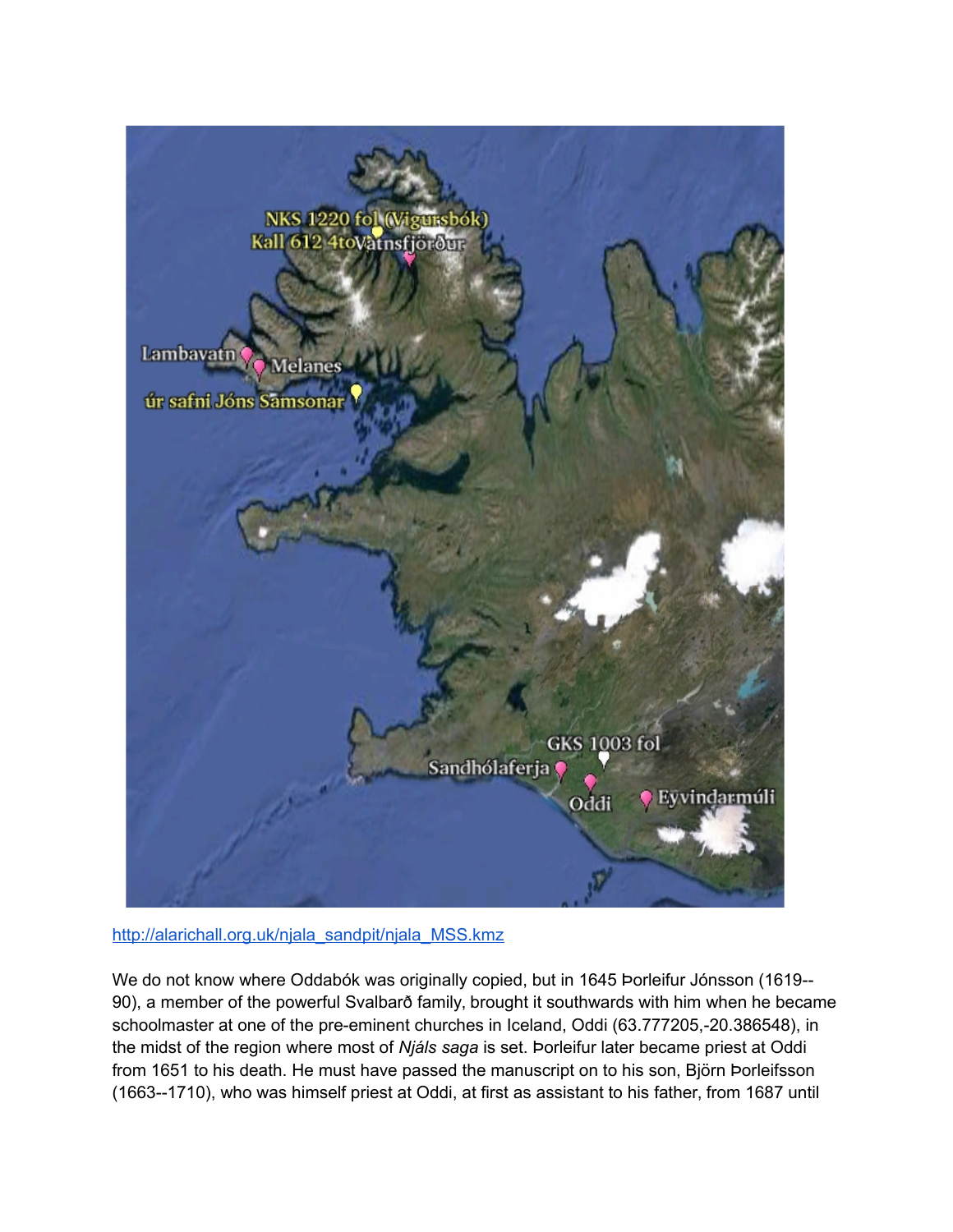he became bishop of Hólar in 1697. Oddabók was then, according to our analysis, copied as the text of *Njáls saga* now in AM 396 fol. This analysis is supported by the fact that there is an annotation on f. 51v of Oddabók in the hand of the scribe of AM 396 fol (Slay argued that this hand was also that of Páll Sveinsson, the scribe of GKS 1003 fol, but Arthur (2013c) disagrees, and we accept her conclusion here.) AM 396 fol has been known as

Melanesbók/Lambavatnsbók because it contains two sagas whose colophons place their copying at Melanes (65.446743,-23.950152) and the nearby Lambavatn (65.49378,-24.092503) in the Westfjords. The name is unhelpful for our purposes, however, as the manuscript in its present form is a 1731 compilation of earlier manuscripts of disparate origins: thus the fact that parts of AM 396 fol originated in the Westfjords does not mean that the part containing *Njáls saga* did. The *Njáls saga* portion of AM 396 fol seems to be from the early or mid-seventeenth century (Arthur 2012c) and so may have been copied from Oddabók while it was still in the north of Iceland or after it came to Oddi. The scribe of AM 396 fol also produced the manuscript now represented by the fragments Lbs fragment 2, JS fragment 4, AM 921 I 4to, and Þjóðminjasafn I (Arthur 2012d) which were excluded from our analysis because they do not contain chapter 86. Einar Ólafur Sveinsson concluded that these fragments were copied not from Oddabók itself but from its lost exemplar (\*y1; 1953, 83--85), and fuller analysis both of the fragments and of AM 396 fol would be worthwhile to see whether Einar Ólafur was right and whether the same conclusion might not also hold for AM 396 fol: if so, AM 396 fol is a primary witness to the lost archetype of *Njáls saga*. For present purposes, we have stuck with the results of our own analysis, that AM 396 fol descends from Oddabók.

AM 396 fol was then copied by an unknown scribe into another enormous saga-collection, now dismembered and surviving as AM 110 fol, AM 163 d fol, AM 125 fol, AM 163 c fol, AM 163 a fol, AM 163 b fol, and AM 202 g fol II, produced between around 1650 and 1683. We do not know where this copy was made, but Árni acquired it in 1711 from 'Sigurði á Ferju', aka Sigurður Magnússon of Sandhólaferja (63.827289,-20.673738), about twenty kilometres west of Oddi (cf. Arthur 2012b, 220--21). It would thus be economical to suppose that the *Njáls saga* in AM 396 fol was copied at Oddi and circulated in the region, also serving as an exemplar for Ferjubók. This is consistent with the fact that in 1667--70 the wealthy if rather obscure farmer Jón Eyjólfsson of Eyvindarmúli (63.717989,-19.84354), thirty kilometres west of Oddi, had one Páll Sveinsson copy him two huge, beautiful, vellum folio volumes---among the very last parchments to be made in Iceland---containing, amongst other things, *Njáls saga*. Páll is no better known a figure than Jón Eyjólfsson but was certainly a prolific scribe of prestigious manuscripts, associated with Geldingalækjur, about fifteen kilometres north of Oddi (63.883546,-20.261343; [http://handrit.is/is/biography/view/PalSve001;](http://handrit.is/is/biography/view/PalSve001) Lansing 2011, 34). Páll used the AM 396 fol *Njáls saga* as the exemplar for the volumes he made for Jón Eyjólfsson, now GKS 1002--3 fol. By 1692, GKS 1002--3 had come into the hands of Björn Þorleifsson---from whose father the Oddabók text of *Njáls saga* seems to have come into AM 396 fol in the first place, bringing this branch of the textual transmission full circle. Breaking the cycle, Björn rebound GKS 1002--3 fol and gave them to King Christian V of Denmark in 1692, and at some point gave Oddabók to Árni Magnússon. For the seventeenth century, then, we can see a local circulation of the version of *Njáls saga* contained in Oddabók around the area where the saga is itself set.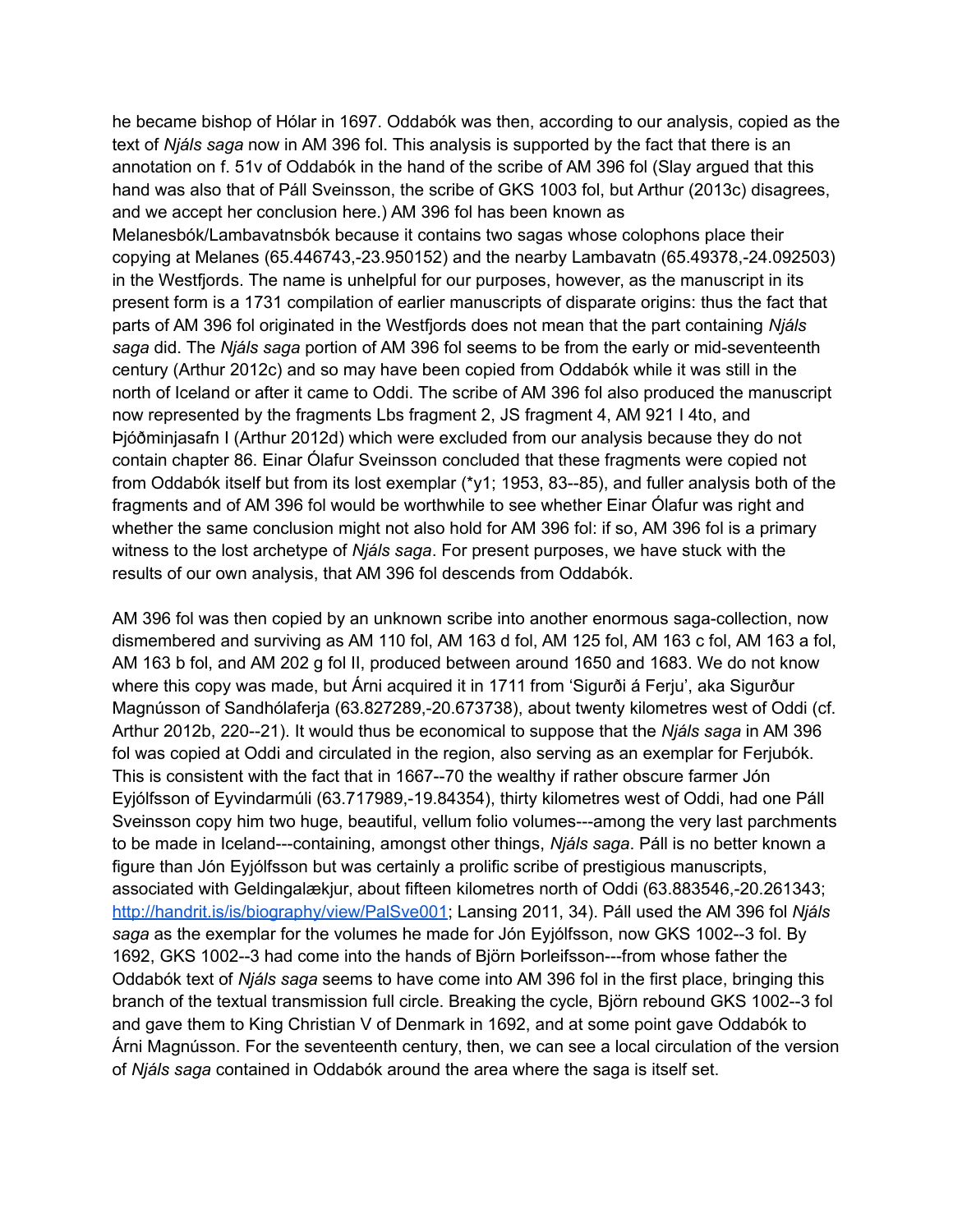It seems clear, then, that AM 396 fol spent a lot of time, and may have been copied, in the vicinity of Oddi. However, by 1731 it was in the Westfjords. How or when it came there is unknown, but a marginal annotation suggests that it was available to Jón Ólafsson when he was copying other sagas at Melanes and Lambavatn in 1676--77 (Arthur 2012c). It seems reasonable to guess that it made its way north after Páll Sveinsson finished copying it around 1670. It is at this point in the history of AM 396 that our new findings help us to understand its history. It seems that a further copy of AM 396 fol was made, and that this copy conflated the AM 396 fol text with a descendant of \*Gullskinna, to create a now lost manuscript which we have called \*g1a1, sometime before 1698, when our two surviving copies (NKS 1220 fol and Lbs 3505 4to) were made. Of these two surviving copies, we only have a clear provenance for NKS 1220 fol, which was once part of AM 426 fol, copied in and around Vigur for the magnate and manuscript collector Magnús Jónsson í Vigur (1637--1702; Handrit; Jón Þorkelsson 1875-- 89, 745). AM 426 fol was copied around 1670--82 and the *Njáls saga* section of that manuscript, which is now in NKS 1220 fol, was copied in 1698. AM 426 fol famously contains three full-page illustrations by Hjalti Þorsteinsson (1665--1754); none is present in the NKS 1220 fol *Njáls saga*. However, a corresponding illustration is preserved in Lbs 3505 4to, where it was folded to fit into the smaller manuscript. Hjalti lived and worked at various ecclesiastical institutions in Iceland as well as in Copenhagen, but from 1692 to his death lived within five kilometres of Vigur in Vatnsfjörður (65.960811,-22.469444). Given that a picture evidently intended for AM 426 fol-- NKS 1220 fol ended up in Lbs 3505 4to, the fact that Lbs 3505 4to has the same exemplar as NKS 1220 fol, and the fact that the manuscripts were both copied in 1698, the two must arise from a closely connected context, presumably both produced around Vigur, perhaps while \*g1a1 was on loan there. The closest localisable relatives of \*q1a1 on the Gullskinna side are from the Westfjords (Kall 612 4to, 66.008911,-22.923832) and Flatey (úr safni Jóns Samssonar, 65.37391,-22.919583) so it is fairly likely that the \*g1a1 conflation was itself made in the northwest after AM 396 fol came there.

Apart from the relatively lively circulation of the Oddabók version of *Njáls saga*, however, what is perhaps most striking is how little copied other manuscripts seem to have been: we owe the copies of Reykjabók largely to Árni Magnússon's early eightheenth-century antiquarianism; Möðruvallabók and Bæjarbók were each copied only once (in conflation and collation with \*Gullskinna), and Gráskinna and Skafinskinna only in an antiquarian copy made in Norway. All told, our stemma contains only sixteen manuscripts (and one reconstructed one) descended, directly or indirectly, in whole or in part, from surviving medieval manuscripts. Fuller sampling of the manuscripts will doubtless complicate this picture, but it remains striking. It is hard to know how far these patterns reflect patterns of manuscript production and how far they reflect patterns of manuscript collection and survival; either way, the opportunities, choices, and social networks of a fairly small number of powerful and mostly closely related seventeenth-century literati will have been important in determining which medieval manuscripts were mediated into wider circulation (cf. Arthur 2012b; Springborg 1977).

### *3.4. Manuscripts descended from \*Gullskinna*

As mentioned above, there remains a large group of manuscripts which form a distinct branch of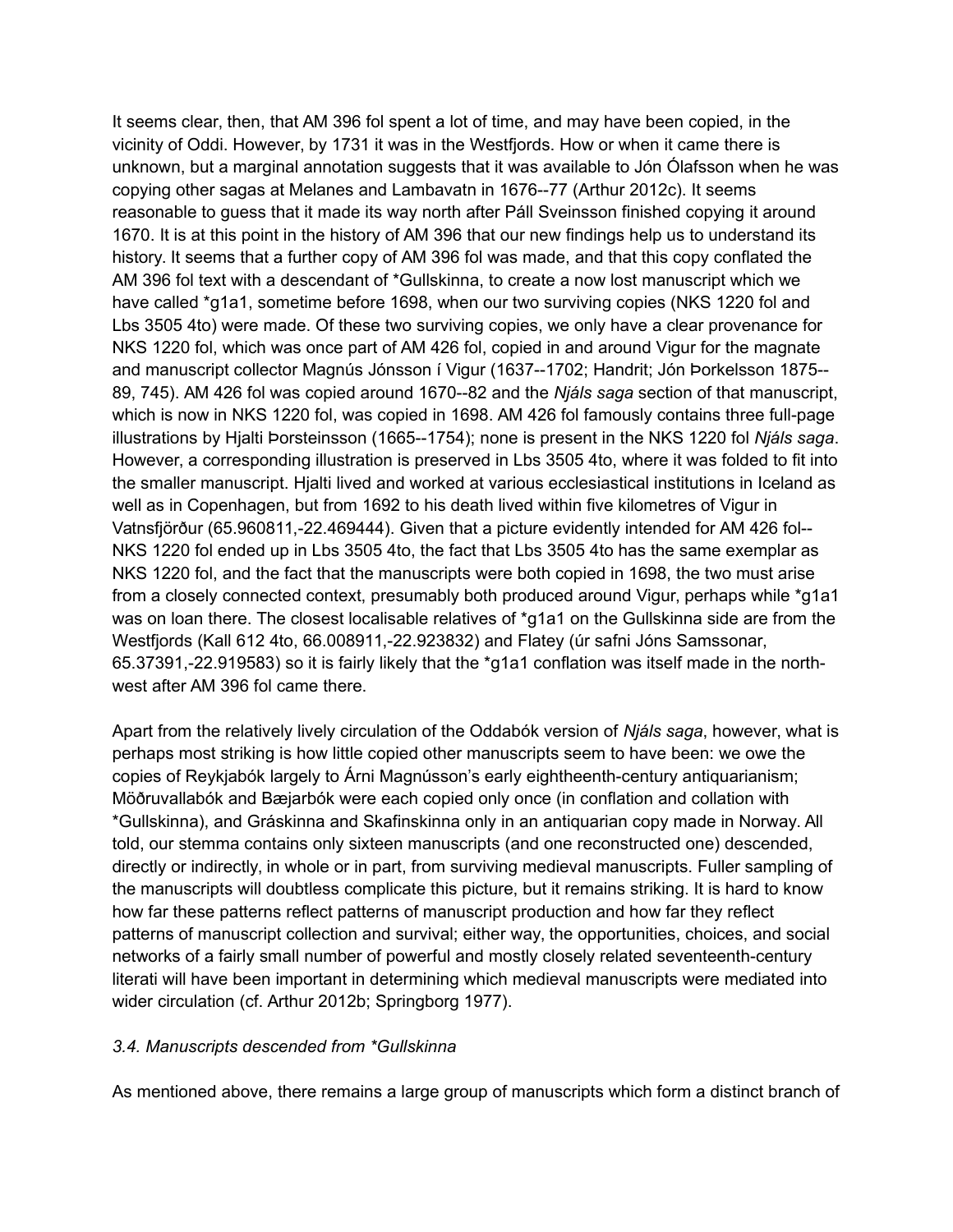their own with no surviving medieval manuscript source. External evidence shows that these must be related to a lost medieval manuscript, \*Gullskinna, most closely studied hitherto by Jón Þorkelsson (1875--89, 723--30) and Már Jónsson (1996). By contrast with most of the parchment manuscripts of *Njáls saga*, then, \*Gullskinna went viral: our sample found twentyseven manuscripts descended in whole or in part from \*Gullskinna; our stemma demands the reconstruction of ten lost copies besides; and it is further believed that the fragment Þjóðminjasafn II, which does not contain chapter 86, also descends from \*Gullskinna (Jón Helgason 1962, xiv n. 9). As our findings emphasise, \*Gullskinna must have been closely related to the fragment AM 162 b fol θ (Már Jónsson 1996), which was copied in the first half of the fourteenth century and is of unknown provenance (Stegmann 2011, xvii–xx), and of which no copies survive. Jón Helgason found that \*Gullskinna must be the niece of Reykjabók (AM 468 4to), making it an independent (if innovative) witness to the lost archetype of *Njáls saga*  (1962, xii--xiii), and our findings independently confirm this.

For the most part, the Pars–Drawgram clustering of the descendants of \*Gullskinna is accurate, but our analysis significantly reassigned two manuscripts. AM Acc 50, from 1770, was filiated by Pars as a sibling of θ. This would be remarkable if true, making it an almost unique witness to a lost early manuscript. However, AM Acc 50 is highly innovative, making it hard to filiate accurately. To our eyes, it is just as plausible that AM Acc 50 descends from \*Gullskinna. Further research, drawing on a larger sample, would help to determine whether it derives from \*Gullskinna itself (as we have supposed) or from a copy. Meanwhile, AM 465 4to, from the second half of the seventeenth century, was filiated by Pars as deriving from an earlier ancestor of θ and \*Gullskinna, intermediate between Möðruvallabók's ancestor (\*V in Einar Ólafur Sveinsson's stemma) and \*Gullskinna. Again, this would be remarkable if so. It seems clear, however, that AM 465 4to is (as Jón Þorkelsson found: 1875--89, 735) actually a conflation of the texts of \*Gullskinna (or a close copy) and Möðruvallabók (AM 132 fol; or a lost, close copy) and should be seen as a descendant, rather than an ancestor, of both.

While its clustering proved reliable, Pars--Drawgram inferred a very large number of lost manuscripts, and it is likely, as usual, that there was actually a much smaller number. Jón Þorkelsson identified four manuscripts as deriving directly from \*Gullskinna: AM 136 fol, AM 137 fol (Vigfúsarbók), AM 470 4to (Hvammsbók, subsequently corrected by the scribe from Kálfalækjarbók), and AM 134 fol (Hofsbók) (1875--89, 723--30; cf. Einar Ól. Sveinsson 1953, 116 n. 1). Hofsbók, however, contains just eight marginal references to \*Gullskinna; one does occur in chapter 86 but is not informative for the present discussion. Still, if Jón was right, then the agreement of any two of AM 470 4to, AM 136 fol and AM 137 fol should be enough to confirm the reading of \*Gullskinna. However, Már Jónsson provided clear evidence that AM 137 fol is a direct copy of AM 136 fol, and not an independent witness to \*Gullskinna (1996). Our findings are in line with Már's. Our Pars--Drawgram analysis puts AM 470 4to near the top of the \*Gullskinna branch, but finds AM 136 and 137 fol to be closely related, relatively innovative texts. There are seventeen occasions where AM 470 4to, AM 136 fol and AM 137 fol offer divergent readings (spreadsheet columns N, S, T, U, AD, AH, AL, AP, AQ, BB, BJ, CB, CD, CY, CZ, DD, DL). Whenever AM 136 fol differs from AM 470 4to, AM 137 fol agrees with AM 136 fol (12 occasions). AM 136 fol and AM 470 4to agree with each other over AM 137 fol 5 times. But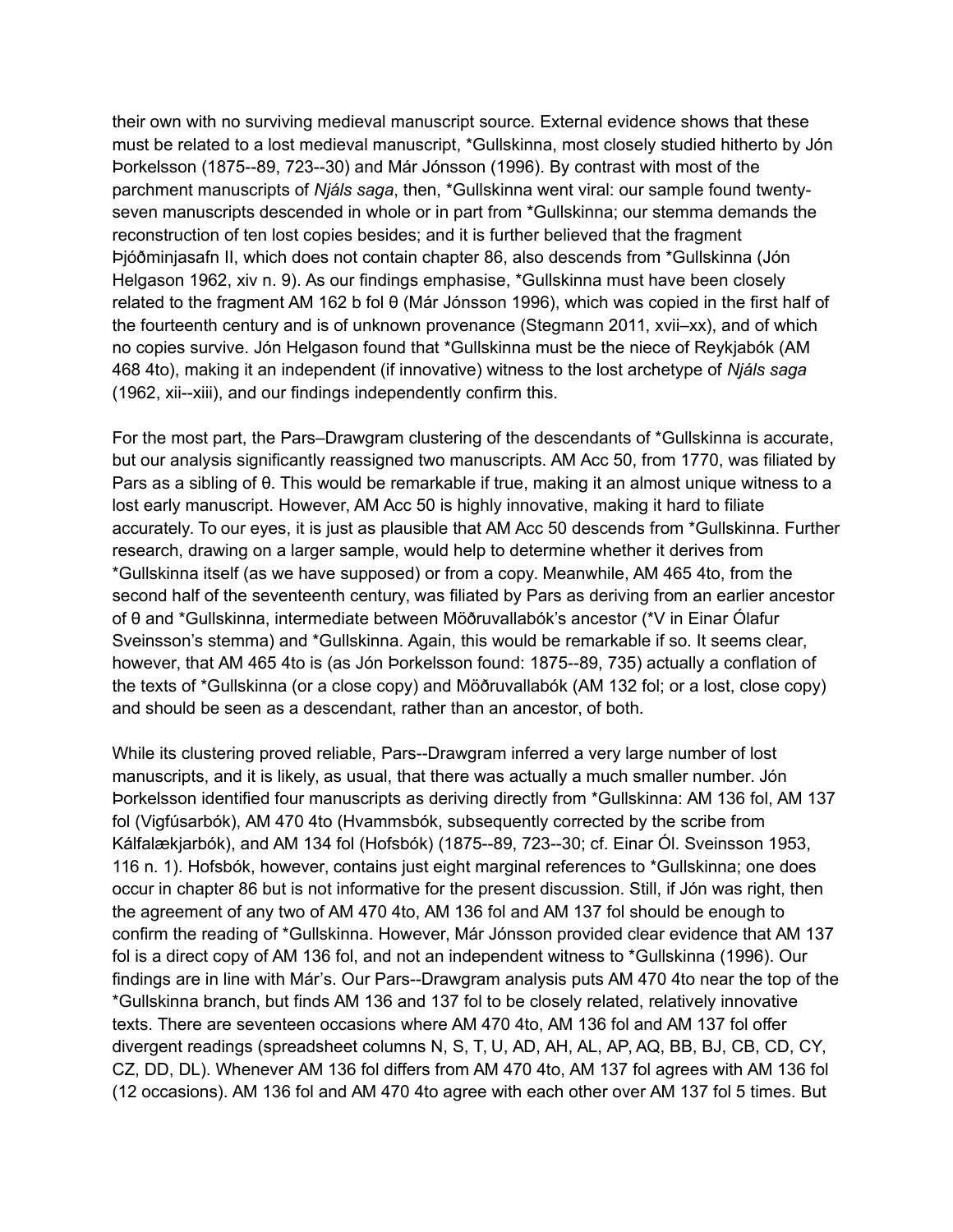AM 470 4to and AM 137 fol never agree with each other against AM 136 fol. Thus rather than being an independent copy of \*Gullskinna, AM 137 fol is indeed a somewhat innovative copy of AM 136 fol.

On almost all of the seventeen occasions when there is a disagreement between AM 136 fol and AM 470 4to, AM 470 4to agrees with the much older fragment AM 162 b fol θ, suggesting that it is the more conservative representative of \*Gullskinna. The exceptions to this are:

| Spreadsheet column     |         | AL                 | BJ                            |
|------------------------|---------|--------------------|-------------------------------|
| AM 162 b fol $\theta$  | mærhæfi | sem fundurinn var  | og skaut spjóti í gegnum hann |
| AM 136 fol             | Munæffe | sem fundurinn varð | og skaut spjóti í gegnum hann |
| AM 470 4to (Hvammsbók) | Minæfi  | er fundurinn varð  | og skaut spjóti í gegnum Jarl |

In the case of column T, no manuscript agrees with θ, so the column is not diagnostic. In the case of AL and BJ, AM 470 4to does appear to be innovative. It is thus clear that of the manuscripts on Jón Þorkelsson's list we have only two substantial witnesses to \*Gullskinna, of which AM 470 4to is extremely faithful, but AM 136 fol occasionally offers a more conservative reading.

AM 136 fol has no descendants apart from 137 fol. Since AM 470 4to is so similar to \*Gullskinna, however, it is hard to judge whether other similar manuscripts are copies of \*Gullskinna itself and how far they are copies of AM 470 4to: Már Jónsson had the same problem, the main difference between his quandry and ours being that he was aware of only five manuscripts which might be direct copies of \*Gullskinna (AM 136 fol, AM 469 4to, AM 470 4to, AM 555a 4to and AM 555c 4to), whereas, including reconstructed lost manuscripts, we have identified twelve. Of the other \*Gullskinna-type manuscripts, there is great variation in column T, with all the readings listed above and more appearing. It seems clear that scribes often introduced other readings here, whether from misreadings, other manuscripts, memories of hearing other versions, their own geographical knowledge, or invention. The agreement of AM 162 b fol θ and AM 136 fol on *sem* in column AL would suggest that this was the reading of \*Gullskinna. Almost all the other \*Gullskinna descendants have *er* so this could suggest that they were copied from AM 470 4to. On the other hand, the other X-class manuscripts have *er*, so it is just as likely that AM 162 b fol θ and AM 136 fol independently innovated *sem* here and that \*Gullskinna read *er*. This leaves only column BJ as a basis for choosing between AM 470 4to and \*Gullskinna as an exemplar of other manuscripts; both variants are found. Common innovation is quite likely, as the abbreviated forms of *hann* and *jarl* look quite similar (though AM 470 4to writes the word out in full, clearly, so a copyist of that manuscript should not have had difficulty). AM 470 4to was at some point not too long after its copying thoroughly corrected with reference to Kálfalækjarbók (AM 133 fol), to the extent that it would take an effort to copy it without incorporating Kálfalækjarbók readings, but none of the other \*Gullskinna-type manuscripts exhibit this. Further research into the manuscripts which we have identified as witnesses to \*Gullskinna would resolve these questions. For now, we have assumed that AM 470 4to has no descendants and that \*Gullskinna had many, many of which seem to be direct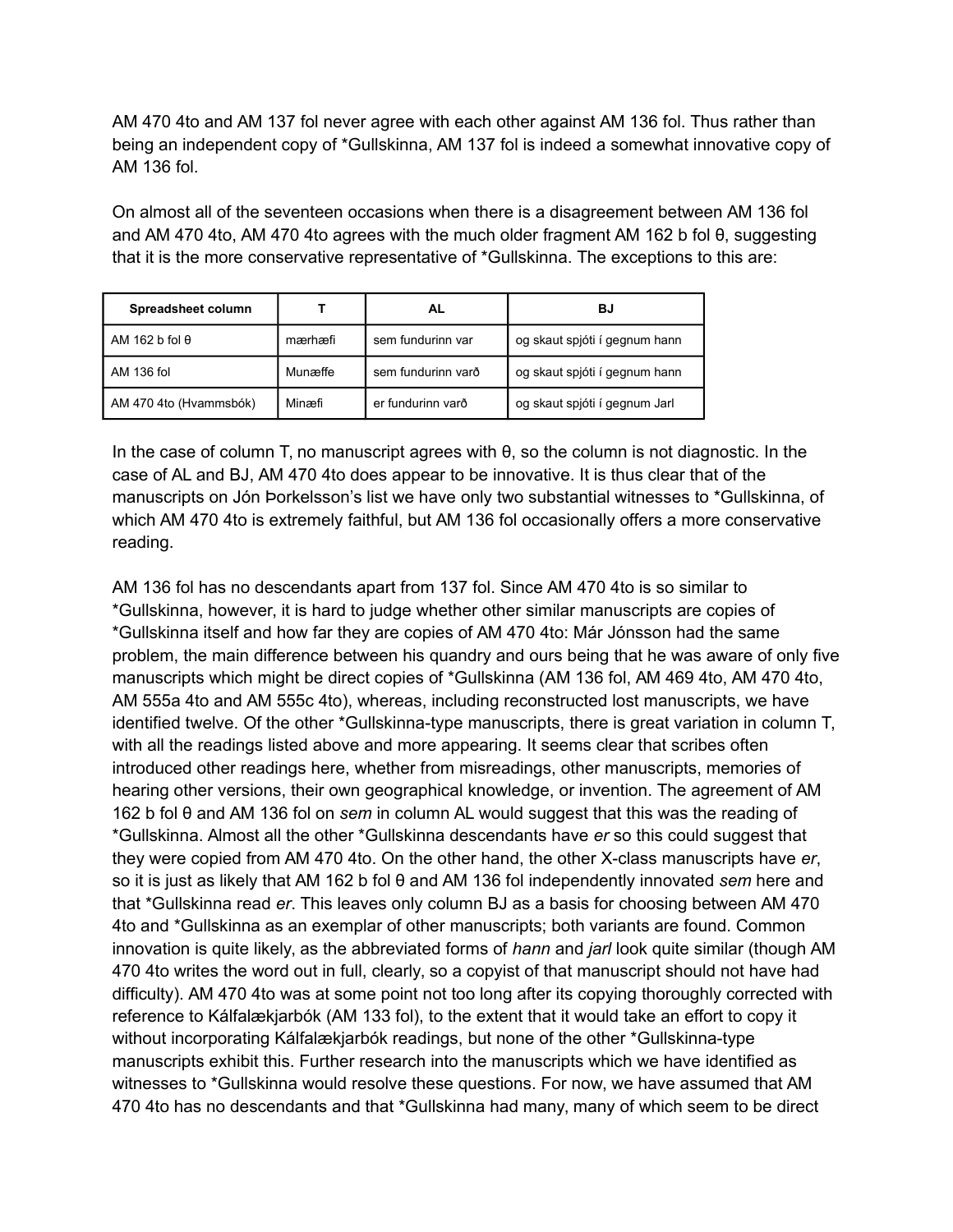descendants (but might, given a larger sample, resolve into clearer groupings).

Other work on Gullskinna manuscripts has suggested the following filiations. Again, unless noted, the source for quotations and facts below is the online catalogue of Icelandic manuscripts, handrit.is.

| call no                  | filiation according to secondary literature                                                                                                                                                                                                                                                                                                                                                                                                                                    | agreed? |
|--------------------------|--------------------------------------------------------------------------------------------------------------------------------------------------------------------------------------------------------------------------------------------------------------------------------------------------------------------------------------------------------------------------------------------------------------------------------------------------------------------------------|---------|
| AM 469 4to               | Jóön Þorkelsson found that 'Texten er af Gullskinna-klassen og<br>ligner snarest Hvammsbók' (AM 470 4to; 1875--89, 737).                                                                                                                                                                                                                                                                                                                                                       | N       |
|                          | AM 469 4to has numerous unique readings, but where AM 470<br>4to seems to diverge from *Gullskinna, AM 469 4to seems not to.<br>It therefore seems to be an independent copy of *Gullskinna.                                                                                                                                                                                                                                                                                   |         |
| Urðabók<br>(IB 270 4 to) | Mainly identical with AM 137 fol (Jón Þorkelsson 1875--89, 753).                                                                                                                                                                                                                                                                                                                                                                                                               | N       |
|                          | AM 137 fol has numerous unique readings not shared by IB 270<br>4to, while IB 270 4to shares various readings with IB 261 4to,<br>indicating that these two have a common ancestor, apparently<br>several generations later than *Gullskinna.                                                                                                                                                                                                                                  |         |
| AM 555a 4to              | Because it was copied by the son of Ketill Jörundarson, who<br>copied Hvammsbók (AM 470 4to), Jón Þorkelsson supposed that<br>the text 'synes i alt væsentligt at stemme overens med den i<br>Hvammsbók' ('it seems in all significant respects to match that in<br>Hvammsbók'; 1875--89, 740); Már Jónsson was inclined to agree,<br>while admitting that 'frávik eru hverfandi' ('variation is negligible').<br>This would seem plausible, except that in Column BJ, AM 555a | (N)     |
|                          | 4to has the more conservative hann instead of AM 470 4to's Jarl.<br>We have therefore filiated AM 555a 4to as an independent<br>witness to *Gullskinna, while recognising that more work is<br>necessary here.                                                                                                                                                                                                                                                                 |         |
| <b>NKS 1219 fol</b>      | Jón Þorkelsson suggested that 'texten fölger nöie den i 137. fol<br>og er altså af Gullskinnaklassen' ('the text tends to follow that in<br>AM 137 fol and is also of the Gullskinna-class'; 1875--89, 745).<br>We agree with this broad claim, but have provided a more<br>specific filiation.                                                                                                                                                                                | (Y)     |
| <b>NKS 1778 4to</b>      | Jón Þorkelsson thought this belonged to the same branch as IB<br>261 4to. We agree, but have refined the filiation.                                                                                                                                                                                                                                                                                                                                                            | (Y)     |

Reconstructing \*Gullskinna proves important in two ways: for understanding the early transmission of *Njáls saga* and for understanding its post-medieval circulation. \*Gullskinna and θ emerge as witnesses to a lost, relatively innovative, but early version of *Njáls saga*, which on the evidence of chapter 86 tended to shorten the saga, making for a slightly brisker and less detailed narrative. This offers a counterweight to Einar Ólafur Sveinsson's conclusion that 'the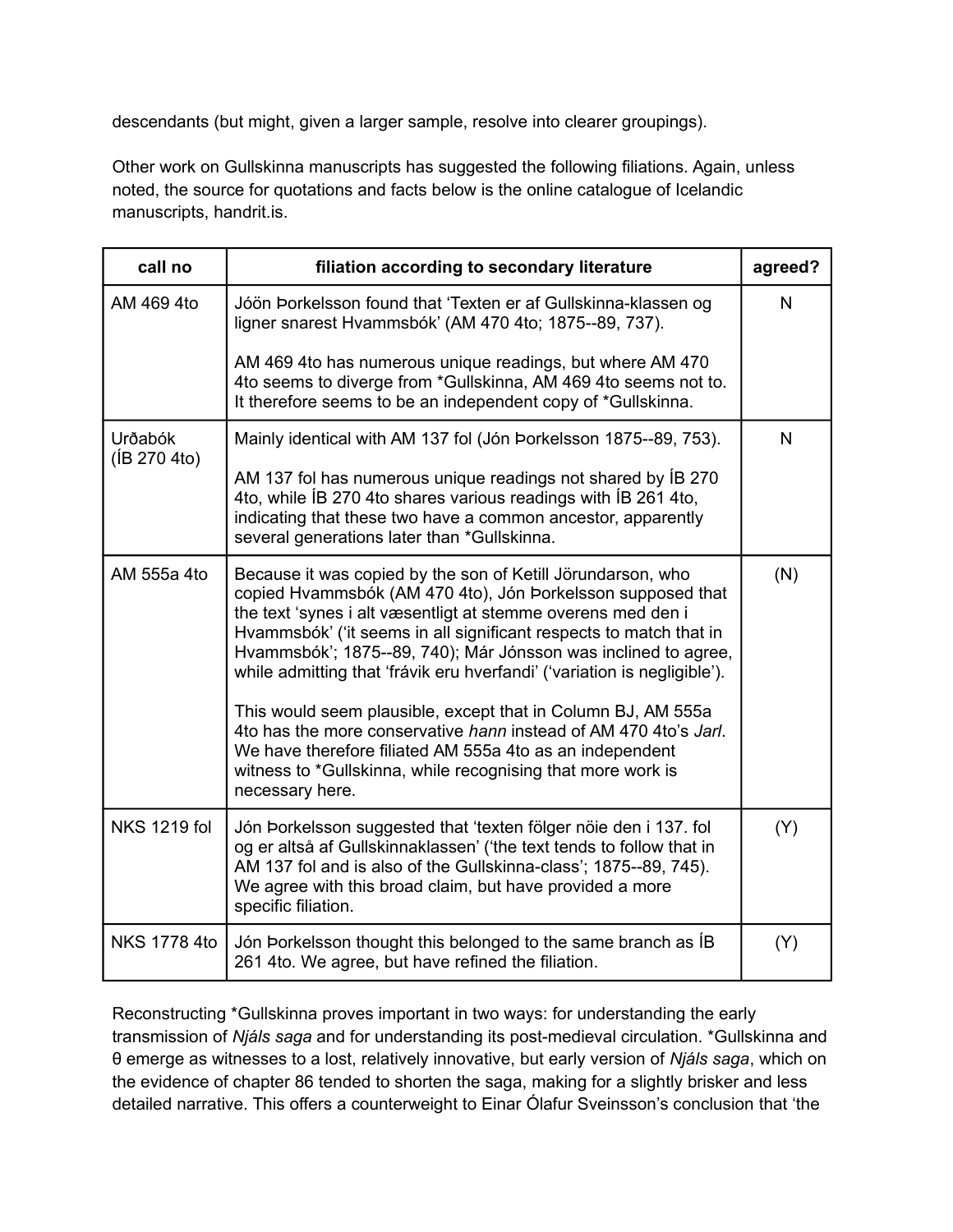author of Njálssaga is no doubt one of the greatest masters of Icelandic prose style, of all ages, and certainly the scribes felt his excellence. Their way of treating the text seems to show more respect for it than is generally the case with our scribes in those times' (1953, 16). True though this may generally have been, someone begged to differ. This lost parent of θ and \*Gullskinna seems also to have been a witness to the lost archetype of our *Njáls saga* manuscripts independent of any surviving. The precise placement of this lost manuscript in the stemma is difficult. Our Pars–Drawgram analysis placed it as a descendant of \*V, albeit no doubt partly because of the confusion caused by AM 465 4to and its conflated \*Gullskinna–Möðruvallabók text. Einar Ólafur Sveinsson tentatively filiated θ as a descendant of \*X, in which case the parent of θ and \*Gullskinna would of course also be from \*X. On the evidence of chapter 86 alone, it is difficult filiate this version, as its innovative character leaves few clear bases for comparison with other manuscripts—a problem which Einar Ólafur also had with the relatively short fragment θ. For now we have tentatively followed Einar Ólafur in making the shared ancestor of θ and \*Gullskinna a descendant of \*X (thus labelling it \*x4), but more work is required here.

Whatever the precise filiation of \*Gullskinna, there is no question that, directly or indirectly, \*Gullskinna is the ancestor of most of the surviving *Njáls saga* manuscripts which were copied and circulated in the seventeenth and, even more so, the eighteenth centuries. Investigating the reasons for this in detail would be very worthwhile, and would probably help us to understand similar phenomena in the transmission of other Icelandic sagas, but this work is beyond our present scope. Either way, far from being dominated by the Reykjabók and Möðruvallabók versions which tend to define the *Njáls saga* familiar to us from modern editions, the *Njáls saga* known to early modern Icelanders was overwhelmingly the innovative and comparatively brisk \*Gullskinna version.

The \*Gullskinna text was, however, subject to a high rate of conflation with other manuscript versions. This suggests that seventeenth-century copyists tended to find its shortened version deficient. Thus the \*Gullskinna text of Hvammsbók (AM 470 4to) was carefully corrected by Hvammsbók's scribe Ketill Jörundarson with reference to Kálfalækjarbók, which Ketill seems clearly to have viewed as higher-status (AM 133 fol; Jón Þorkelsson 1875--89, 739; Einar Ól. Sveinsson 1953, 7); AM 465 4to silently conflates \*Gullskinna's text with Möðruvallabók's; and, as discussed in Section 3.3 above, NKS 1220 fol and Lbs 3505 4to both derive from a manuscript which conflated a \*Gullskinna text with the text in AM 396 fol (or a close relative).

### **4. Evaluation and conclusion**

Our final stemma is rendered as a conventional dendrogram at

[http://alarichall.org.uk/njala\\_sandpit/stemma\\_final\\_kap\\_86.svg](http://alarichall.org.uk/njala_sandpit/stemma_final_kap_86.svg) and in HTML format, incorporating all the textual evidence, at [http://alarichall.org.uk/njala\\_sandpit/njala\\_stemma.php.](http://alarichall.org.uk/njala_sandpit/njala_stemma.php) This study represents a major step forward in our understanding of the manuscript transmission of *Njáls saga*: it largely confirms the findings of past scholarship, while making a few small corrections; but it filiates for the first time all but six of the saga's post-medieval manuscripts. It shows that whereas current editions of *Njáls saga* are usually based primarily on Reykjabók and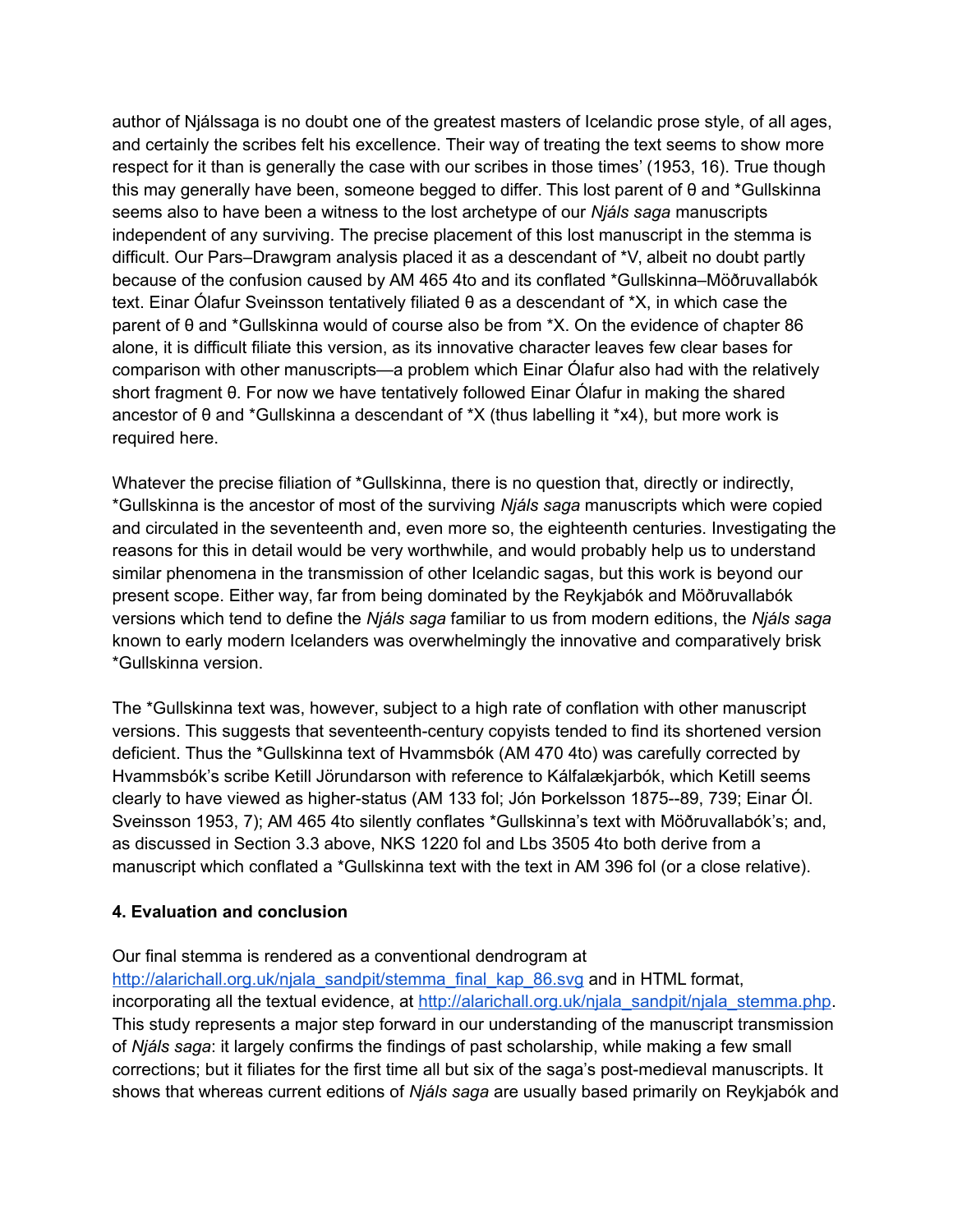Möðruvallabók, the recension of the saga known to most Icelanders in the seventeenth and, overwhelmingly, in the eighteenth centuries derived from the lost medieval manuscript \*Gullskinna. When we study the vibrant literary responses to the saga in the poetry of eighteenth-century Icelandic *literati* like the Svarfaðardalur coterie of Magnús Einarsson (1734-- 94), who according to Andrew Wawn (2012, 10) copied Urðabók (ÍB 270 4to) for his friend Jón bóndi Sigurðsson of Urðir; Magnús's friend Sveinn Sölvason (1722--82); or séra Gunnar Pálsson (1714--91), we are probably studying responses to the \*Gullskinna recension of *Njáls saga*.

Further research on the \*Gullskinna branch of *Njáls saga* would therefore be worthwhile. At the moment we have had to filiate a large number of very similar manuscripts as direct descendants of \*Gullskinna. However, larger samples would presumably reveal shared innovations which would enable us to identify some of these manuscripts as exemplars of the others. Even so, with at least three and probably more direct copies (AM 136 fol, AM 470 4to, and AM 134 fol), \*Gullskinna itself clearly has a special prominence in the early modern copying of Icelandic manuscripts. Further research would help to establish why. It could help us to guess how long \*Gullskinna itself remained in circulation. It is at least possible that the widespread copying of \*Gullskinna has some relationship to the loss of the medieval manuscript: maybe others survived for Árni Magnússon and other collectors to find precisely because they were out of circulation. This might in turn help us to understand some of the non-random factors which have defined which medieval manuscripts have come into our hands and which have not.

Our c. 400-word sample of chapter 86 proved an adequate basis for establishing a stemma, except insofar as many *Njáls saga* manuscripts switch exemplar part way through, meaning that other samples are necessary to capture such switches. Because the copying of *Njáls saga* has been very conservative, unlike with the romance-saga studied by Hall and Parsons (2013), the 400-word sample did not give us as fine-grained resolution as we might have wished. It is too seldom emphasised that all stemmas are contingent: stemmatology is inherently a probabilistic undertaking, and ours is no exception. Our small sample will also have increased the likelihood of mistakenly finding manuscripts to be in a parent-child relationship where fuller sampling could reveal variants showing that they are both descended from a lost common ancestor (cf. Hall-- Parsons 2013, §§48--50). However, the study has still taken our understanding of the transmission of *Njáls saga* to a new level and provided a sound basis for targeted future research. Particular areas for future research that we have identified are:

● Studving the fragments and MSS not covered here.

● Working out more precisely the relationships of the \*Gullskinna-class manuscripts.

● Exploring the precise relationship of Bæjarbók to its two exemplars.

● Establishing the precise relationship of Reykjabók (AM 468 4to) to its identical copies AM 467 4to and Landakotsbók.

- Checking the sources of other chapters of Hofsbók (AM 134 fol).
- Checking the sources of other chapters of Thott 984 fol III.
- If Einar Ólafur was right that the fragments Lbs fragment 2, JS fragment 4, AM

921 I 4to, and Þjóðminjasafn I are descended from the parent of Oddabók, it might also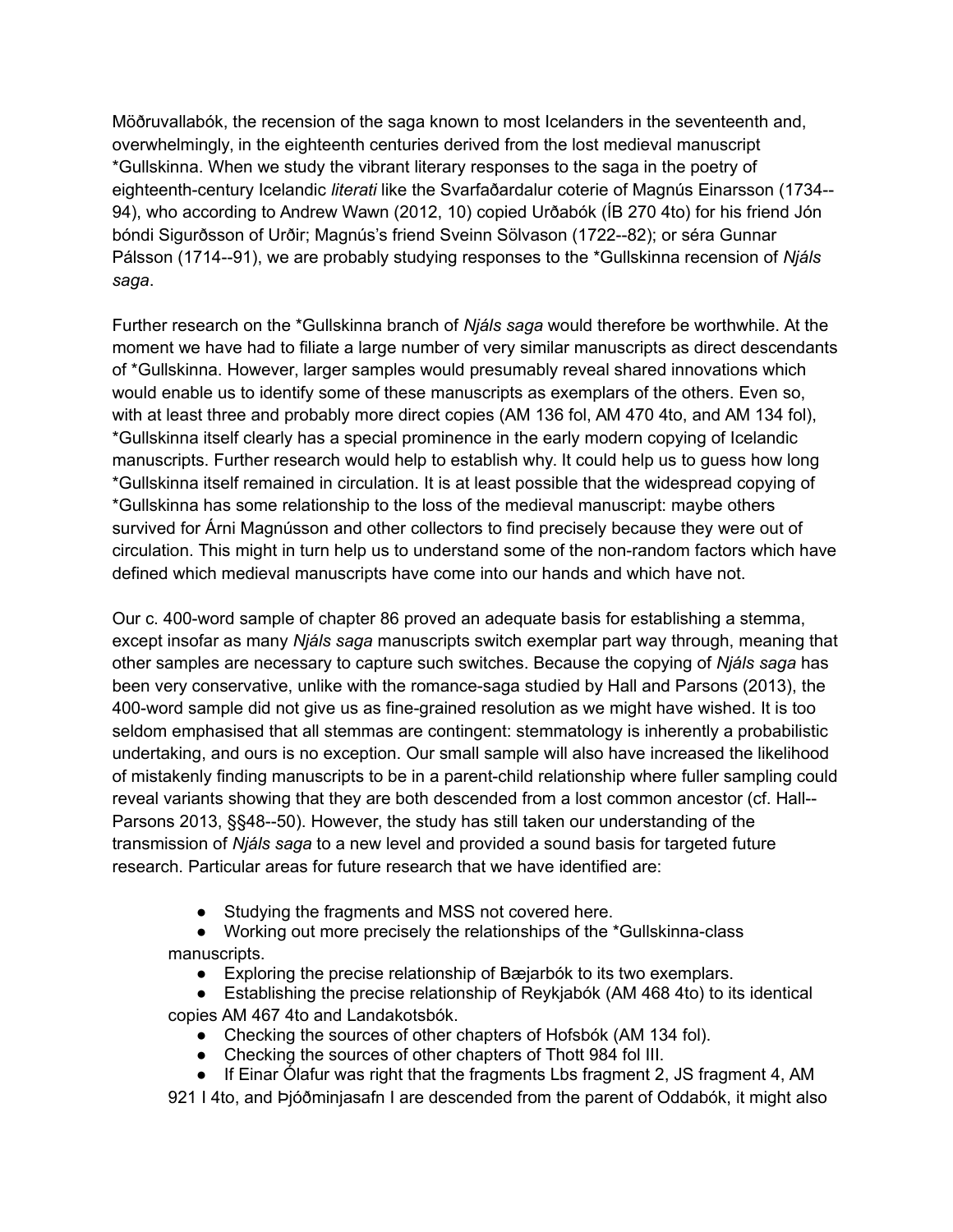be the case that this is true for AM 396 fol (Melanesbók/Lambavatnsbók), which we have taken as a copy of Oddabók. AM 396 fol could, therefore, be an important witness to a lost medieval manuscript. A new scrutiny of the \*V branch of the stemma, using extra sampling including the fragments, would be valuable.

● Exploring the internal filiations of the immediate descendants of \*Gullskinna.

Though it has its limitations, our use of sampling has made manageable a large and unwieldy task and enabled transparent publishing of our data, enabling subsequent researchers to build on our work. This has further been supported by the use of crowdsourcing-type methods, which meant that a large part of the task was achieved swiftly, and increased the motivation for the lead authors to complete the project. The fact that many of us were relatively inexperienced students of Icelandic manuscripts did have drawbacks: at various points in the checking of the initial Pars--Drawgram stemmas, we revisited problematic manuscripts to find that the problems lay in inaccurate transcriptions of texts or encoding of variants. (Nor, should it be said, were the transcriptions of the most experienced participants always free of problems!) In retrospect, we might have aimed for diplomatic rather than normalised transcriptions. In particular, the extremely varied forms taken by place-names in the passage are hard to normalise reliably, and the manuscript forms are of especial interest in because there is a good *a priori* case that scribes would be more likely to attempt to copy unfamiliar proper nouns *literatim*, making and passing on errors of the kind focused on in Lachmannian stemmatics, rather than freely recomposing, as saga-scribes often do (cf. McDonald Werronen 2013, 26)---though in practice our experience was that the forms of place-names were liable to show variation and common innovation outside the lines of the stemma as suggested by the rest of the data. However, the overall experience of a crowdsourcing-type approach has been very positive, and we hope to build on this experience not only in future Arnamagnaean summerschools but to experiment with genuinely crowdsourced data.

# **5. Appendix: data**

It is integral to the stemmatic approach underlying this paper that processes of analysis should as far as possible to transparent, replicable, and provide data which can be used by other researchers in future (cf. Hall--Parsons 2012, section 1.2). Here's then, we provide all our data and source files.

Our final stemma of ch. 86: [http://alarichall.org.uk/njala\\_sandpit/stemma\\_final\\_kap\\_86.dot;](http://alarichall.org.uk/njala_sandpit/stemma_final_kap_86.dot) [http://alarichall.org.uk/njala\\_sandpit/stemma\\_final\\_kap\\_86.svg;](http://alarichall.org.uk/njala_sandpit/stemma_final_kap_86.svg) [http://alarichall.org.uk/njala\\_sandpit/njala\\_stemma.php](http://alarichall.org.uk/njala_sandpit/njala_stemma.php)

Visualisations of the stemma of *Njáls saga* established by Einar Ól. Sveinsson 1953:

• the whole stemma, concise format: [http://alarichall.org.uk/njala\\_sandpit/stemma\\_EOS.dot;](http://alarichall.org.uk/njala_sandpit/stemma_EOS.dot) [http://alarichall.org.uk/njala\\_sandpit/stemma\\_EOS.svg](http://alarichall.org.uk/njala_sandpit/stemma_EOS.svg)

• the whole stemma, detailed format: [http://alarichall.org.uk/njala\\_sandpit/stemma\\_EOS\\_detailed.dot;](http://alarichall.org.uk/njala_sandpit/stemma_EOS_detailed.dot) [http://alarichall.org.uk/njala\\_sandpit/stemma\\_EOS\\_detailed.svg](http://alarichall.org.uk/njala_sandpit/stemma_EOS_detailed.svg)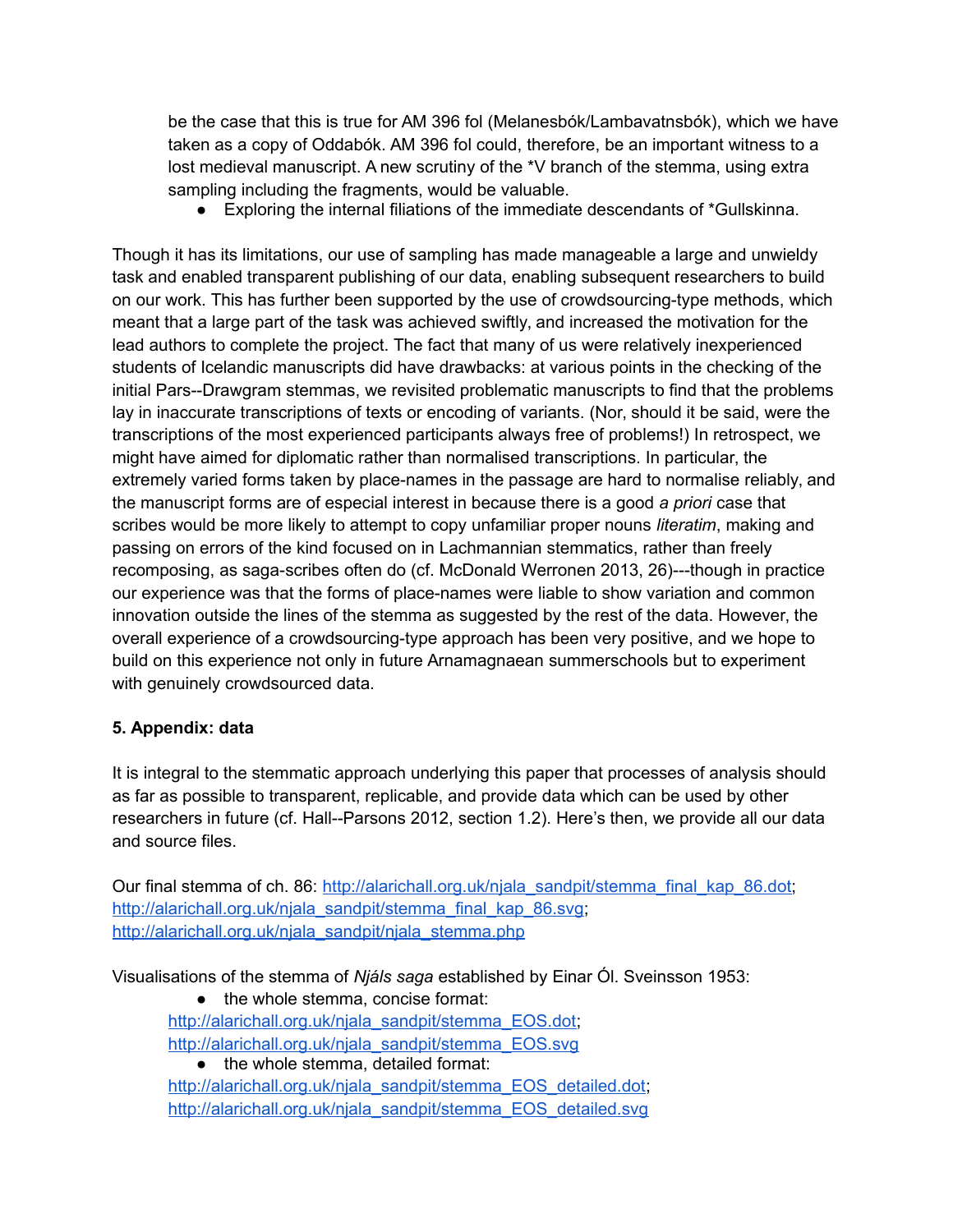● manuscripts witnessing chapter 86 only: [http://alarichall.org.uk/njala\\_sandpit/stemma\\_EOS\\_kap\\_86.dot;](http://alarichall.org.uk/njala_sandpit/stemma_EOS_kap_86.dot) [http://alarichall.org.uk/njala\\_sandpit/stemma\\_EOS\\_kap\\_86.svg](http://alarichall.org.uk/njala_sandpit/stemma_EOS_kap_86.svg)

Visualisations of the stemma of *Njáls saga* established by Slay 1960: [http://alarichall.org.uk/njala\\_sandpit/stemma\\_slay\\_1960.dot;](http://alarichall.org.uk/njala_sandpit/stemma_slay_1960.dot) [http://alarichall.org.uk/njala\\_sandpit/stemma\\_slay\\_1960.svg](http://alarichall.org.uk/njala_sandpit/stemma_slay_1960.svg)

Spreadsheet of aligned manuscript readings: [http://alarichall.org.uk/njala\\_sandpit/final\\_spreadsheet.ods;](http://alarichall.org.uk/njala_sandpit/final_spreadsheet.ods) [http://alarichall.org.uk/njala\\_sandpit/final\\_spreadsheet.pdf](http://alarichall.org.uk/njala_sandpit/final_spreadsheet.pdf)

Map of manuscript localisations: [http://alarichall.org.uk/njala\\_sandpit/njala\\_MSS.kmz](http://alarichall.org.uk/njala_sandpit/njala_MSS.kmz)

Other illustrations used in the article:

- Stemmas produced by Pars--Drawgram analysis:
- [http://alarichall.org.uk/njala\\_sandpit/plotfile.png](http://alarichall.org.uk/njala_sandpit/plotfile.png)
- The descendants of \*y1: [http://alarichall.org.uk/njala\\_sandpit/stemma\\_y1.dot;](http://alarichall.org.uk/njala_sandpit/stemma_y1.dot) http://alarichall.org.uk/niala\_sandpit/stemma\_v1.svg
- Excerpt of the stemma: [http://alarichall.org.uk/njala\\_sandpit/stemma\\_excerpt.dot;](http://alarichall.org.uk/njala_sandpit/stemma_excerpt.dot) [http://alarichall.org.uk/njala\\_sandpit/stemma\\_excerpt.svg](http://alarichall.org.uk/njala_sandpit/stemma_excerpt.svg)

### **BIBLIOGRAPHY**

Arthur, Susanne M. 2012a. The Devil in Disguise? Scribal Remarks on Valgarðr inn grái in *Njáls saga*. *Leeds Studies in English*, new series, 43: 201--33. https://www.academia.edu/3249760/The Devil\_in\_Disguise\_Scribal\_Remarks\_on\_Valgardr\_inn **grai\_in\_Njals\_saga.** 

───. 2012b. The importance of marital and maternal ties in the distribution of Icelandic manuscripts from the Middle Ages to the seventeenth century. *Gripla* 23: 201-33.  *[http://www.academia.edu/2323169/The\\_Importance\\_of\\_Marital\\_and\\_Maternal\\_Ties\\_in\\_the](http://www.academia.edu/2323169/The_Importance_of_Marital_and_Maternal_Ties_in_the_Distribution_of_Icelandic_Manuscripts_from_the_Middle_Ages_to_the_Seventeenth_Century) [\\_Distribution\\_of\\_Icelandic\\_Manuscripts\\_from\\_the\\_Middle\\_Ages\\_to\\_the\\_Seventeenth\\_Century](http://www.academia.edu/2323169/The_Importance_of_Marital_and_Maternal_Ties_in_the_Distribution_of_Icelandic_Manuscripts_from_the_Middle_Ages_to_the_Seventeenth_Century)*.

───. 2012c. A Patchwork Manuscript Disassembled: The Codicology of AM 396 fol. Unpublished conference paper presented at the 102nd Annual Meeting of the Society for the Advancement of Scandinavian Study, May 5, 2012c.

───. 2012d. Four Pieces of the Puzzle: The Reconstruction of a Late *Njáls saga* Vellum Manuscript. In *The 15th International Saga Conference: Sagas and the Use of the Past. 5th– 11th August 2012, Aarhus University. Preprint of Abstracts*, ed. A. Mathias Valentin Nordvig and Lisbeth H. Torfing, p. 63. Aarhus: Department of Aesthetics and Communication, Department of Culture and Society, Faculty of Arts.

[http://sagaconference.au.dk/fileadmin/sagaconference/Preprint-online.pdf.](http://sagaconference.au.dk/fileadmin/sagaconference/Preprint-online.pdf)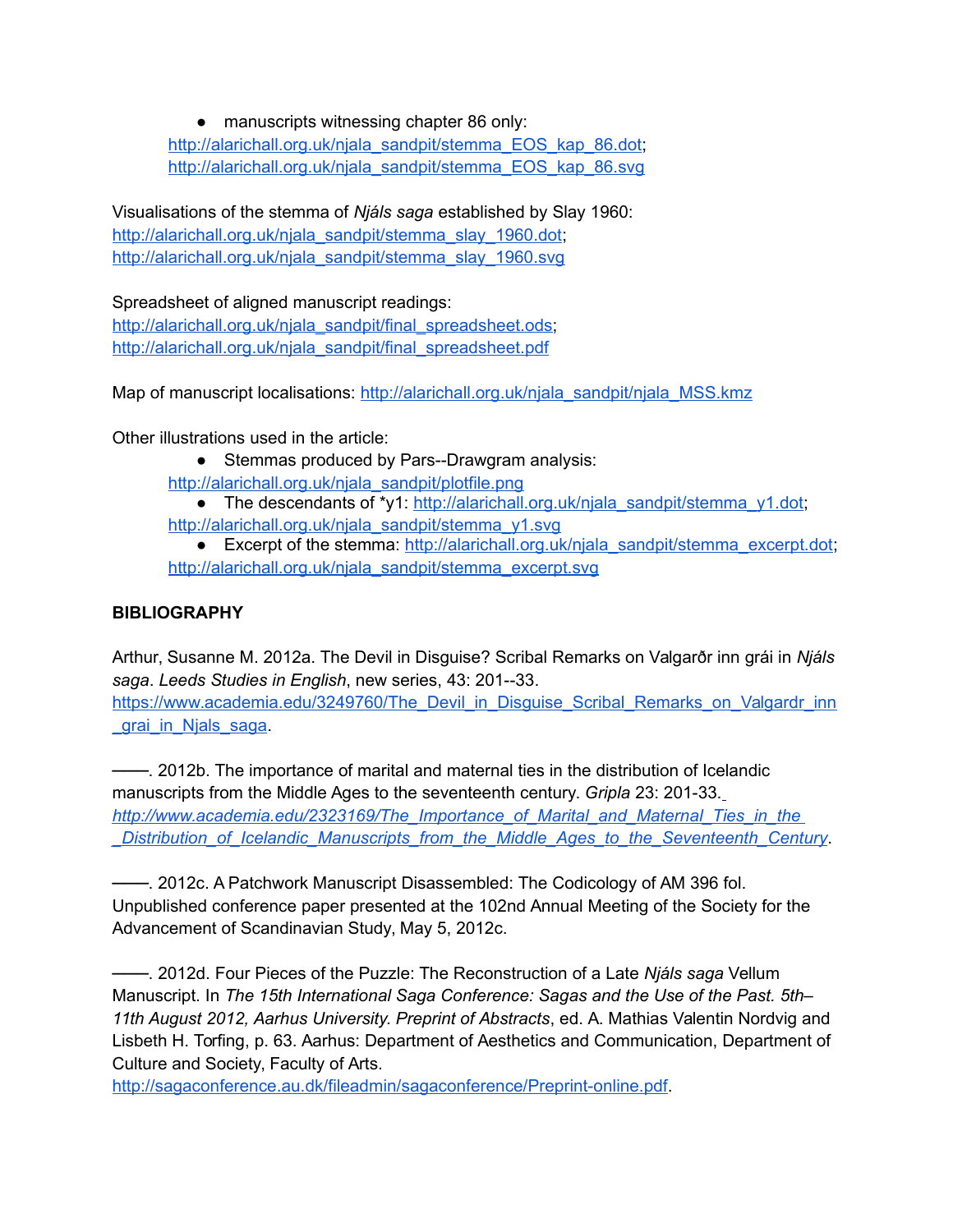Bjarni Gunnar Ásgeirsson. 2013. Njáls saga í AM 162 B  $\epsilon$  fol Lýsing og útgáfa. Unpublished B.A. dissertation, University of Iceland. [http://skemman.is/handle/1946/16476.](http://skemman.is/handle/1946/16476)

Cook, Robert Cook (trans.). 2001. *Njals saga*. London: Penguin.

Einar Ól. Sveinsson. 1953. *Studies in the Manuscript Tradition of Njálssaga*, Studia Islandica/Íslenzk fræði 13. Reykjavík: Leiftur; Copenhagen: Munksgaard.

───, ed. 1954. *Brennu-Njáls saga*, Íslenzk fornrit 12. Reykjavík: Hið íslenzka fornritafélag.

Felsenstein, Joseph. 1986--2008. Pars---discrete character parsimony. Version 3.69. [http://evolution.gs.washington.edu/phylip/doc/pars.html.](http://evolution.gs.washington.edu/phylip/doc/pars.html)

───. 1989. PHYLIP---Phylogeny Inference Package (version 3.2). *Cladistics* 5: 164--66. DOI: [10.1111/j.1096-0031.1989.tb00563.x.](http://dx.doi.org/10.1111/j.1096-0031.1989.tb00563.x)

───. 2005. PHYLIP (Phylogeny Inference Package). Version 3.6. [http://www.phylip.com.](http://www.phylip.com/)

Foster, Clifton Dale. 1985. Microfilming Activities of the Historical Records Survey, 1935-42. *American Archivist* 48: 45-55. [http://archivists.metapress.com/content/605415455010j71q/.](http://archivists.metapress.com/content/605415455010j71q/)

Hall, Alaric, and Katelin Parsons. 2013. Making Stemmas with Small Samples, and Digital Approaches to Publishing them: Testing the Stemma of *Konráðs saga keisarasonar*. *Digital Medievalist* 9: [http://digitalmedievalist.org/journal/9/hall/.](http://digitalmedievalist.org/journal/9/hall/)

Jón Helgason (ed.). 1962. *Njáls saga: The Arna-Magnæan Manuscript 468, 4to (Reykjabók)*, Manuscripta Islandica 6. Munksgaard: Copenhagen.

Jón Karl Helgason. 1999. *The Rewriting of Njáls saga: Translation, Ideology, and Icelandic Sagas*. Clevedon: Multilingual Matters.

Jón Karl Helgason. 2005. Continuity? The Icelandic Sagas in Post-Medieval Times. In *A Companion to Old Norse-Icelandic Literature and Culture*, ed. Rory McTurk, pp. 64--81. Oxford: Blackwell.

Jón Þorkelsson. 1875--89. Om håndskrifterne af Njála. In *Njála. Udgivet efter gamle håndskrifter af Det kongelige nordiske oldskriftselskab*, ed. Konráð Gíslason and Eiríkur Jónsson, 2 vols, II pp. 665–783. Copenhagen: Det kongelige nordiske oldskrift-selskap. [https://archive.org/details/njalaudgivetefte02kobeuoft.](https://archive.org/details/njalaudgivetefte02kobeuoft)

Jónas Kristjánsson. 1967. *Skrá um íslenzk handrit í Noregi*. [n.p.]: Handritastofnun Íslands. Typescript held in the Stofnun Árna Magnússonar, shelf-mark 090.481 Jón.

Kapitan, Katarzyna Anna. 2014. *Njáls saga* in AM 162 B alpha fol. An analysis and edition.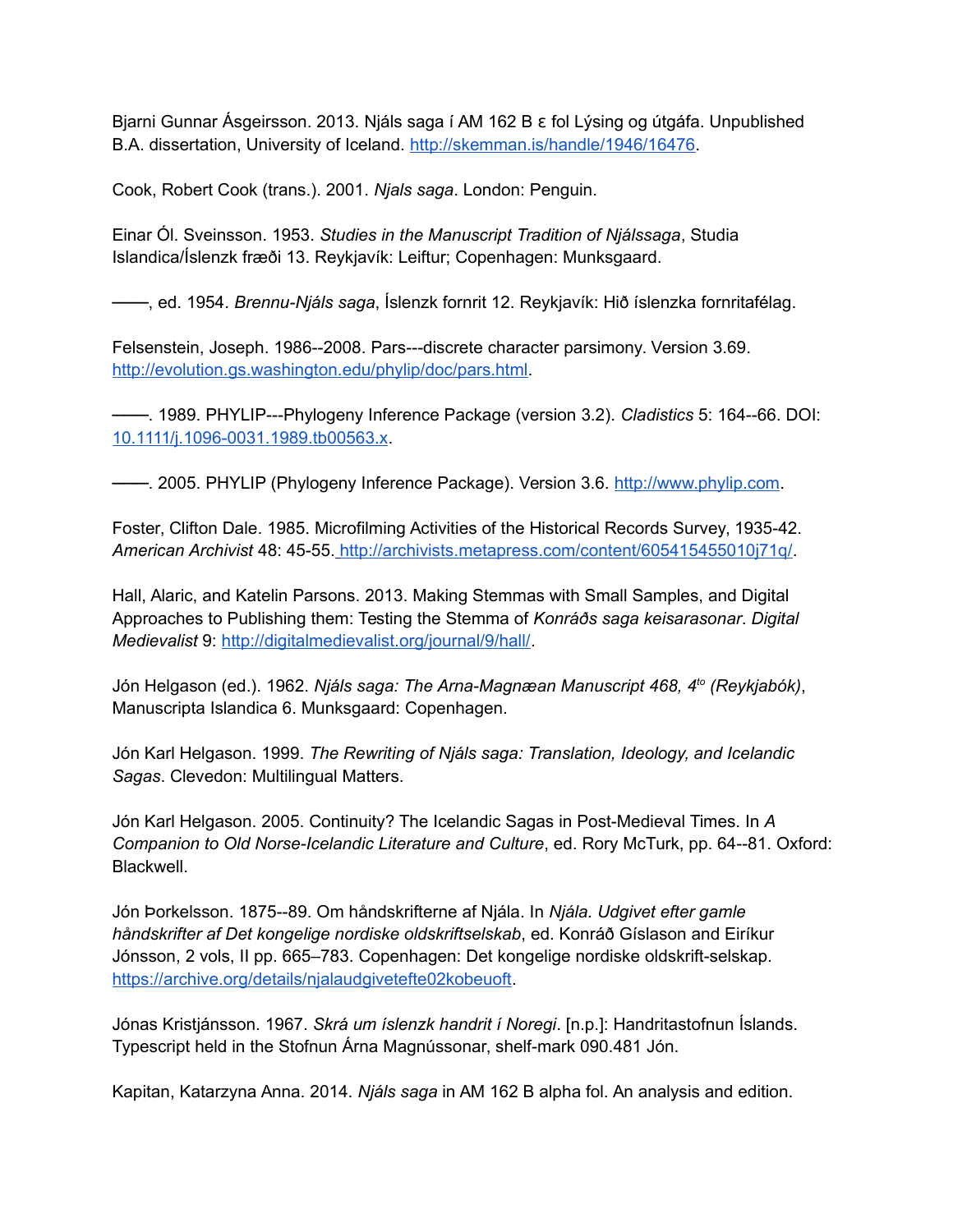Unpublished MA thesis, University of Iceland. [http://hdl.handle.net/1946/17692.](http://hdl.handle.net/1946/17692)

Kawrykow, A., et al. 2012. Phylo: A Citizen Science Approach for Improving Multiple Sequence Alignment. *PLoS ONE* 7. [http://dx.doi.org/10.1371/journal.pone.0031362.](http://dx.doi.org/10.1371/journal.pone.0031362)

Lansing, Tereza. 2011. Post-medieval production, dissemination and reception of *Hrólfs saga kraka*. Unpublished Ph.D. thesis, Copenhagen University.

Már Jónsson. 1996. Var það mokað af miklum usla. Fyrsta atrenna að Gullskinnugerð Njálu. In *Þorlákstíðir sungnar Ásdísi Egilsdóttur fimmtugri 26. október 1996*, ed. Guðvarður Már Gunnlaugsson and Margrét Eggertsdóttir, pp. 52--55. Reykjavík: Menningar- og minningarsjóður Mette Magnussen.

McDonald Werronen, Sheryl. 2013. Transforming Popular Romance on the Edge of the World: 'Nítíða saga' in Late Medieval and Early Modern Iceland. Unpublished Ph.D. thesis, University of Leeds.

Olavius, Ólafur (ed.). 1772. *Sagan af Niáli Þórgeirssyni ok Sonvm Hans &c útgefin efter gavmlvm Skinnbókvm med Konunglegu Leyfi.* Copenhagen: Theile. [http://books.google.co.uk/books?id=H\\_UqAAAAMAAJ.](http://books.google.co.uk/books?id=H_UqAAAAMAAJ) + 1776 ednXXXXX

Parker, David C. 2012. *Textual Scholarship and the Making of the New Testament: The Lyell Lectures, Oxford, Trinity Term, 2011*. Oxford: Oxford University Press.

Robinson, Peter. 2003. The History, Discoveries, and Aims of the Canterbury Tales Project. *The Chaucer Review* 38: 126--39. [http://dx.doi.org/10.1353/cr.2003.0027.](http://dx.doi.org/10.1353/cr.2003.0027)

Slay, Desmond. 1960. On the Origin of Two Icelandic Manuscripts in the Royal Library in Copenhagen. *Opuscula* 1: 144-50.

Springborg, Peter. 1977. Antiqvæ historiæ lepores—om renæssancen i den islandske håndskriftproduktion i 1600-tallet. *Gardar: Årsbok för Samfundet Sverige-Island i Lund-Malmö* 8: 53-89.

Stegmann, Beeke. 2011. Two Early Fragments of *Njáls saga*. A Diplomatic Edition of AM 162 fol θ and AM 162 fol. κ. Unpublished M.A. dissertation, University of Iceland. [http://hdl.handle.net/1946/8382.](http://hdl.handle.net/1946/8382)

Svanhildur Óskarsdóttir. 2009. To the Letter: Philology as a Core Component of Old Norse Studies. *Scripta Islandica* 60: 7-22.

Wawn, Andrew. 2012. Saintliness and Sorcery in Svarfaðardalur: The Case of Séra Magnús Einarsson of Tjörn. In *Geislabaugur: fægður Margaret Cormack sextugri, 23. ágúst 2012*, ed.